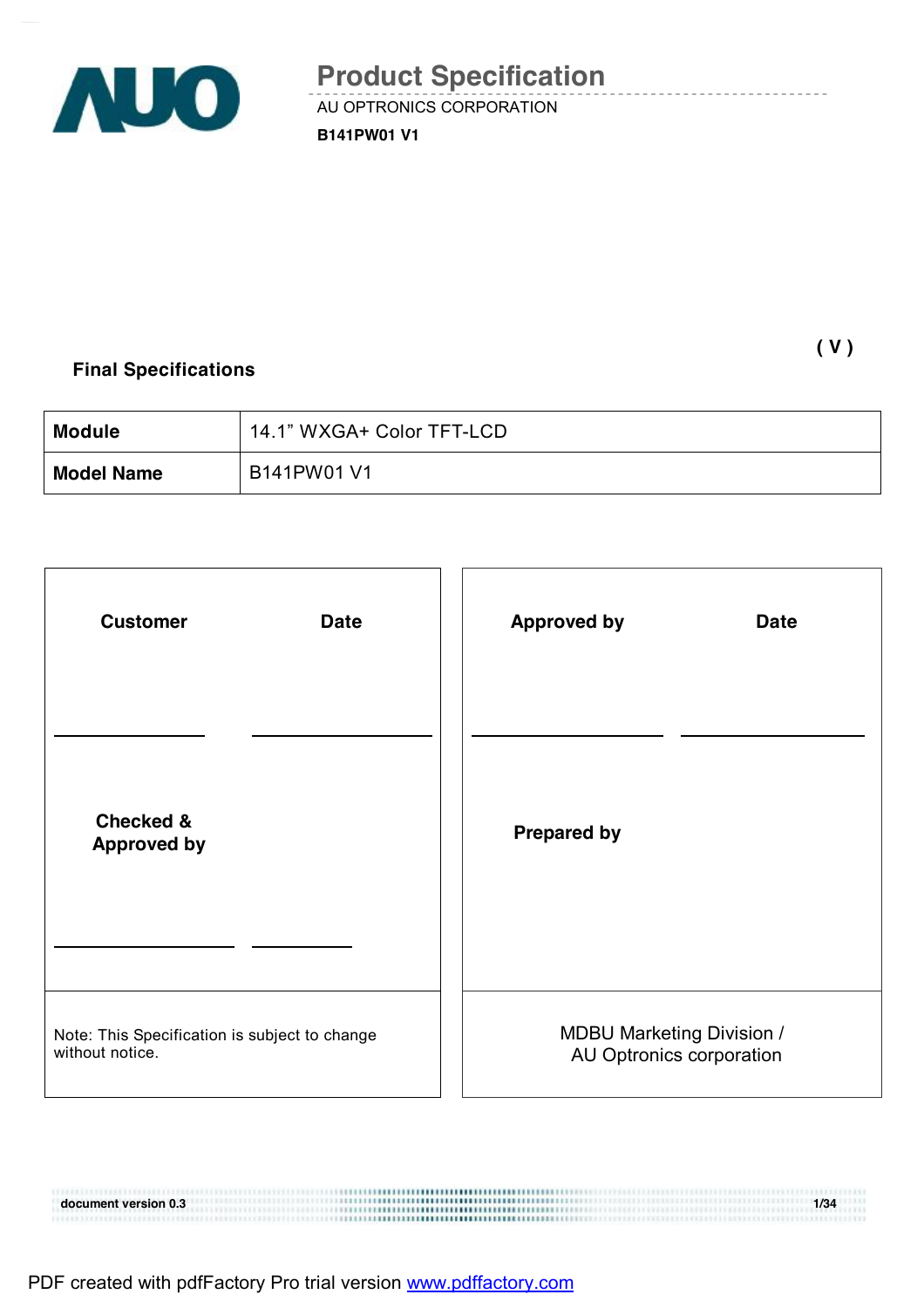

AU OPTRONICS CORPORATION

**B141PW01 V1** 

# **Contents**

| 1. Handling Precautions 4          |  |
|------------------------------------|--|
| 2. General Description 5           |  |
|                                    |  |
| 3. Functional Block Diagram 11     |  |
| 4. Absolute Maximum Ratings 12     |  |
|                                    |  |
|                                    |  |
|                                    |  |
| 5. Electrical characteristics 13   |  |
|                                    |  |
|                                    |  |
| 6. Signal Characteristic 17        |  |
|                                    |  |
|                                    |  |
|                                    |  |
|                                    |  |
| <b>7. Connector Description 23</b> |  |
|                                    |  |
|                                    |  |
|                                    |  |
| 8. Vibration and Shock Test 24     |  |
|                                    |  |
|                                    |  |
| 9. Reliability<br>- 25             |  |
| 10. Mechanical Characteristics 26  |  |
| 11. Shipping and Package<br>29     |  |
|                                    |  |
|                                    |  |
|                                    |  |
| 12. Appendix: EDID description 30  |  |

| document version 0.3 | 2/34 |
|----------------------|------|
|                      |      |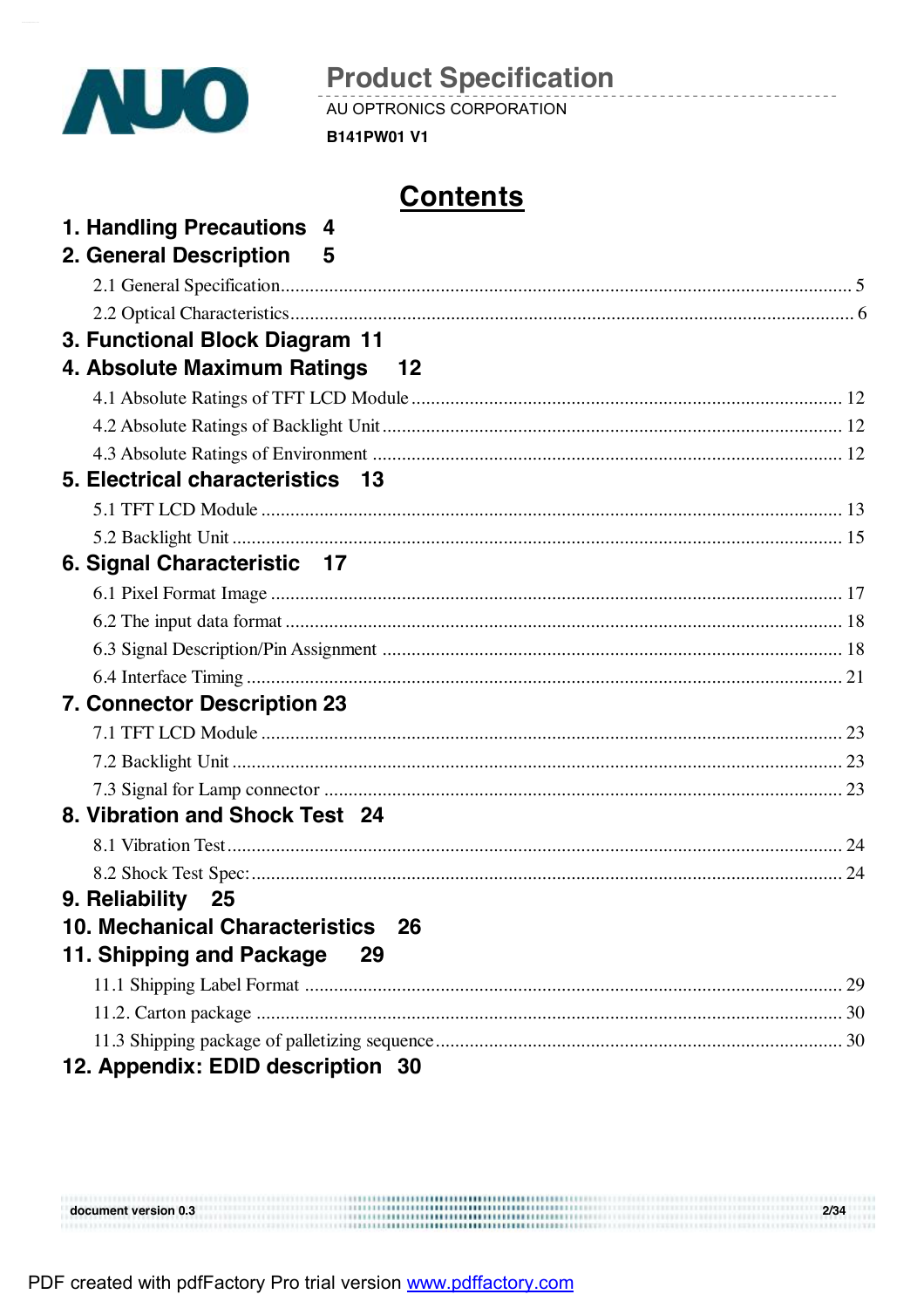

AU OPTRONICS CORPORATION

**B141PW01 V1** 

# **Record of Revision**

| Version and Date   Page |            | Old description                   | <b>New Description</b>            | Remark |
|-------------------------|------------|-----------------------------------|-----------------------------------|--------|
| 0.12005/09/19           | <b>AII</b> | <b>First Edition for Customer</b> |                                   |        |
| 0.2 2005/11/07          |            | Power consumption                 | From $5.1W$ (typ) to $5.5W$ (typ) |        |
| 0.3 2006/03/10          |            | Electrical Interface              | 2 channel LVDS                    |        |

|                      | --------- <b>---------------------------</b> |      |
|----------------------|----------------------------------------------|------|
| document version 0.3 | <br>                                         | 3/34 |
|                      |                                              |      |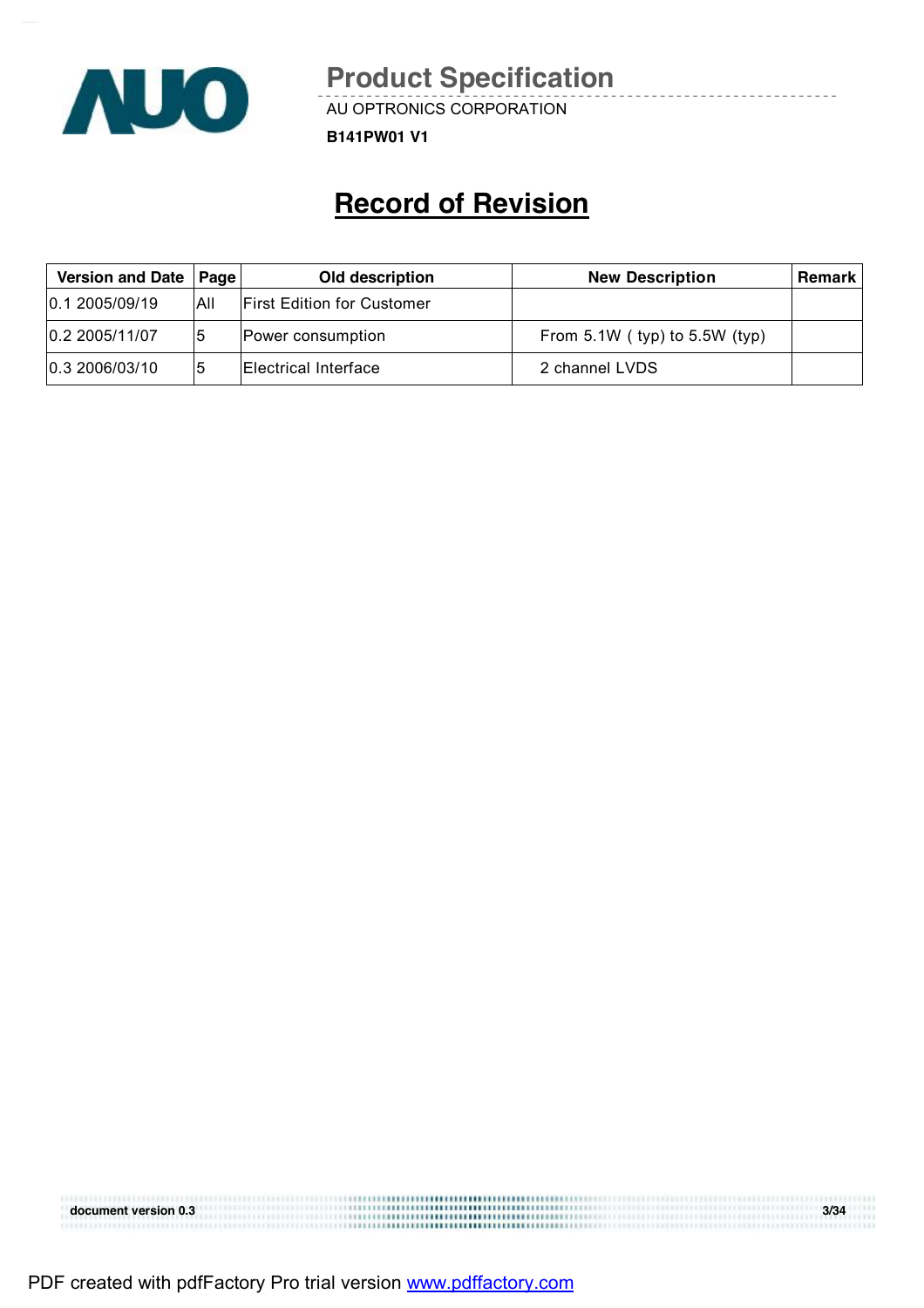

# **1. Handling Precautions**

- 1) Since front polarizer is easily damaged, pay attention not to scratch it.
- 2) Be sure to turn off power supply when inserting or disconnecting from input connector.
- 3) Wipe off water drop immediately. Long contact with water may cause discoloration or spots.
- 4) When the panel surface is soiled, wipe it with absorbent cotton or other soft cloth.
- 5) Since the panel is made of glass, it may break or crack if dropped or bumped on hard surface.
- 6) Since CMOS LSI is used in this module, take care of static electricity and insure human earth when handling.
- 7) Do not open nor modify the Module Assembly.
- 8) Do not press the reflector sheet at the back of the module to any directions.
- 9) In case if a Module has to be put back into the packing container slot after once it was taken out from the container, do not press the center of the CCFL Reflector edge. Instead, press at the far ends of the CFL Reflector edge softly. Otherwise the TFT Module may be damaged.
- 10)At the insertion or removal of the Signal Interface Connector, be sure not to rotate nor tilt the Interface Connector of the TFT Module.
- 11) After installation of the TFT Module into an enclosure (Notebook PC Bezel, for example), do not twist nor bend the TFT Module even momentary. At designing the enclosure, it should be taken into consideration that no bending/twisting forces are applied to the TFT Module from outside. Otherwise the TFT Module may be damaged.
- 12)Cold cathode fluorescent lamp in LCD contains a small amount of mercury. Please follow local ordinances or regulations for disposal.
- 13)Small amount of materials having no flammability grade is used in the LCD module. The LCD module should be supplied by power complied with requirements of Limited Power Source(, IEC60950 or UL1950), or be applied exemption.

14)The LCD module is designed so that the CCFL in it is supplied by Limited Current Circuit(IEC60950 or UL1950). Do not connect the CCFL in Hazardous Voltage Circuit.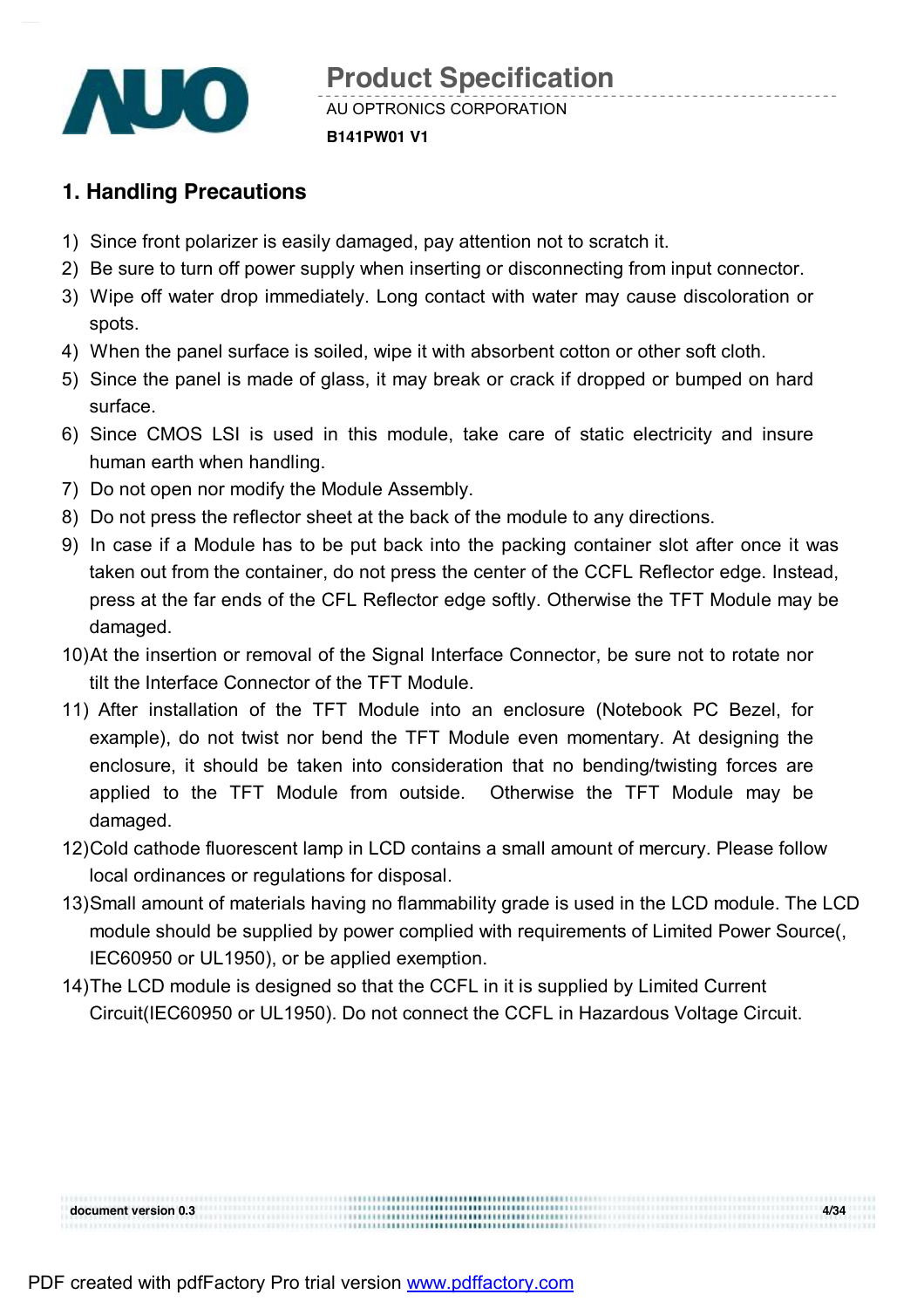

## **2. General Description**

B141PW01 V1 is a Color Active Matrix Liquid Crystal Display composed of a TFT LCD panel, a driver circuit, and backlight system. The screen format is intended to support the WXGA+ (1440(H) x 900(V)) screen and 262k colors (RGB 6-bits data driver). All input signals are LVDS interface compatible. Inverter of backlight is not included.

B141PW01 V1 is designed for a display unit of notebook style personal computer and industrial machine.

## **2.1 General Specification**

The following items are characteristics summary on the table at 25  $°C$  condition:

| <b>Items</b>                       | <b>Unit</b>                                 | <b>Specifications</b>                  |
|------------------------------------|---------------------------------------------|----------------------------------------|
| Screen Diagonal                    | [mm]                                        | 357.7 (14.1W")                         |
| <b>Active Area</b>                 | [mm]                                        | 303.48 X 189.675                       |
| Pixels H x V                       |                                             | 1440x3(RGB) x 900                      |
| <b>Pixel Pitch</b>                 | [mm]                                        | 0.21075X0.21075                        |
| <b>Pixel Arrangement</b>           |                                             | R.G.B. Vertical Stripe                 |
| <b>Display Mode</b>                |                                             | <b>Normally White</b>                  |
| White Luminance (IccFL=6.0mA)      | $\lceil cd/m^2 \rceil$                      | 220 typ. (5 points average)            |
| Note: IccrL is lamp current        |                                             | 190 min. (5 points average)<br>(Note1) |
| <b>Luminance Uniformity</b>        |                                             | 1.2 max. (5 points)                    |
| <b>Contrast Ratio</b>              |                                             | 350 typ                                |
| <b>Optical Rise Time/Fall Time</b> | [msec]                                      | 15/10 typ.                             |
| Nominal Input Voltage VDD          | [Volt]                                      | $+3.3$ typ.                            |
| <b>Power Consumption</b>           | [Watt]                                      | 5.5 typ. (without inverter)            |
| Weight                             | [Grams]                                     | 390 typ.                               |
| <b>Physical Size</b>               | [mm]                                        | 320.5(W) x 206 (H) x 5.5(D) Max.       |
| <b>Electrical Interface</b>        |                                             | 2 channel LVDS                         |
| <b>Surface Treatment</b>           |                                             | Haze 25, hard coating 3H, AG           |
| <b>Support Color</b>               |                                             | 262K colors (RGB 6-bit)                |
| <b>Temperature Range</b>           |                                             |                                        |
| Operating                          | $\lceil{^{\circ}C}\rceil$                   | 0 to $+50$                             |
| Storage (Non-Operating)            | $\mathop{\rm l\mskip -3.5mu\rm C}\nolimits$ | $-20$ to $+60$                         |
| RoHS Compliance                    |                                             | <b>RoHS Compliance</b>                 |

**document** version 0.3 **5/34**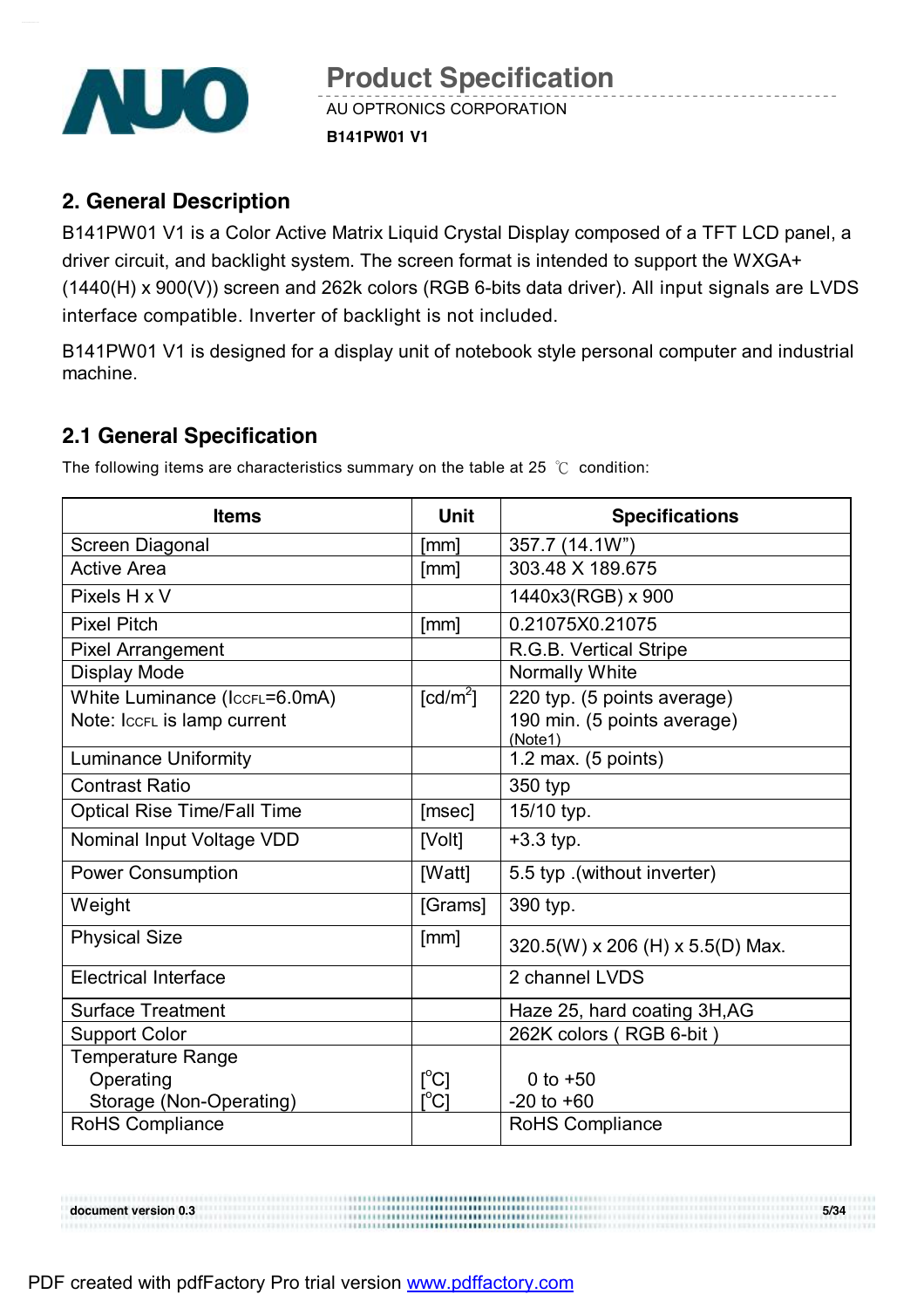

AU OPTRONICS CORPORATION

**B141PW01 V1** 

# **2.2 Optical Characteristics**

The optical characteristics are measured under stable conditions at 25℃ (Room Temperature):

| Item                                      | <b>Unit</b>                    | <b>Conditions</b>       |                    | Min.  | Typ.     | Max.  | <b>Note</b>    |
|-------------------------------------------|--------------------------------|-------------------------|--------------------|-------|----------|-------|----------------|
| <b>White Luminance</b><br>$lccFL = 6.0mA$ | $\lceil \frac{cd}{m^2} \rceil$ | 5 points average        |                    | 190   | 220      |       | 1, 4, 5.       |
| <b>Viewing Angle</b>                      | [degree]<br>[degree]           | Horizontal<br>$CR = 10$ | (Right)<br>(Left)  |       | 45<br>45 |       | 8              |
|                                           | [degree]<br>[degree]           | Vertical<br>$CR = 10$   | (Upper)<br>(Lower) |       | 20<br>35 |       |                |
| <b>Luminance Uniformity</b>               |                                | 5 Points                |                    |       |          | 1.2   | 1              |
| <b>Luminance Uniformity</b>               |                                | 13 Points               |                    |       |          | 1.8   | $\overline{2}$ |
| <b>CR: Contrast Ratio</b>                 |                                |                         |                    | 350   | 400      |       | 6              |
| Cross talk                                | $\%$                           |                         |                    |       |          | 1.4   | $\overline{7}$ |
| <b>Response Time</b>                      | [msec]                         | <b>Rising</b>           |                    |       | 15       | 20    | 8              |
|                                           | [msec]                         | Falling                 |                    |       | 10       | 15    |                |
|                                           | [msec]                         | Rising + Falling        |                    |       | 25       | 35    |                |
| Color / Chromaticity                      |                                | Red x                   |                    | 0.550 | 0.580    | 0.610 | 2,8            |
| Coordinates<br>(CIE 1931)                 |                                | Red y                   |                    | 0.310 | 0.340    | 0.370 |                |
|                                           |                                | Green x                 |                    | 0.280 | 0.310    | 0.340 |                |
|                                           |                                | Green y                 |                    | 0.520 | 0.550    | 0.580 |                |
|                                           |                                | Blue x                  |                    | 0.125 | 0.155    | 0.185 |                |
|                                           |                                | Blue y                  |                    | 0.115 | 0.145    | 0.175 |                |
|                                           |                                | White x                 |                    | 0.283 | 0.313    | 0.343 |                |
|                                           |                                | White y                 |                    | 0.299 | 0.329    | 0.359 |                |

**document version 0.3 6/34**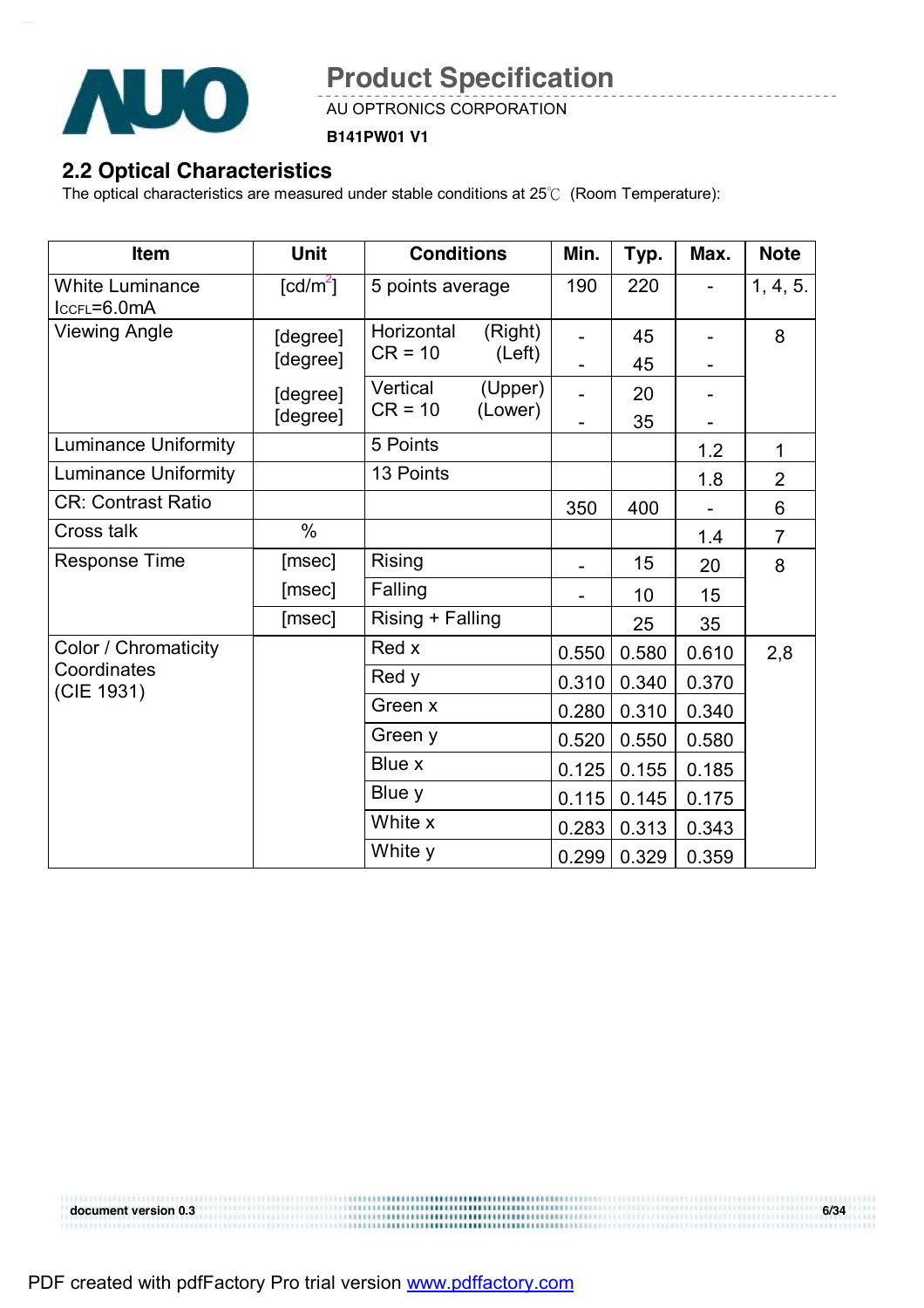

AU OPTRONICS CORPORATION

**B141PW01 V1** 





Note 2: 13 points position



Note 3: The luminance uniformity of 5 and 13 points is defined by dividing the maximum luminance values by the minimum test point luminance

| $\delta$ ws  | Maximum Brightness of five points     |
|--------------|---------------------------------------|
|              | Minimum Brightness of five<br>points  |
|              | Maximum Brightness of thirteen points |
| $\delta$ W13 | Minimum Brightness of thirteen points |
|              |                                       |

**document version 0.3 7/34**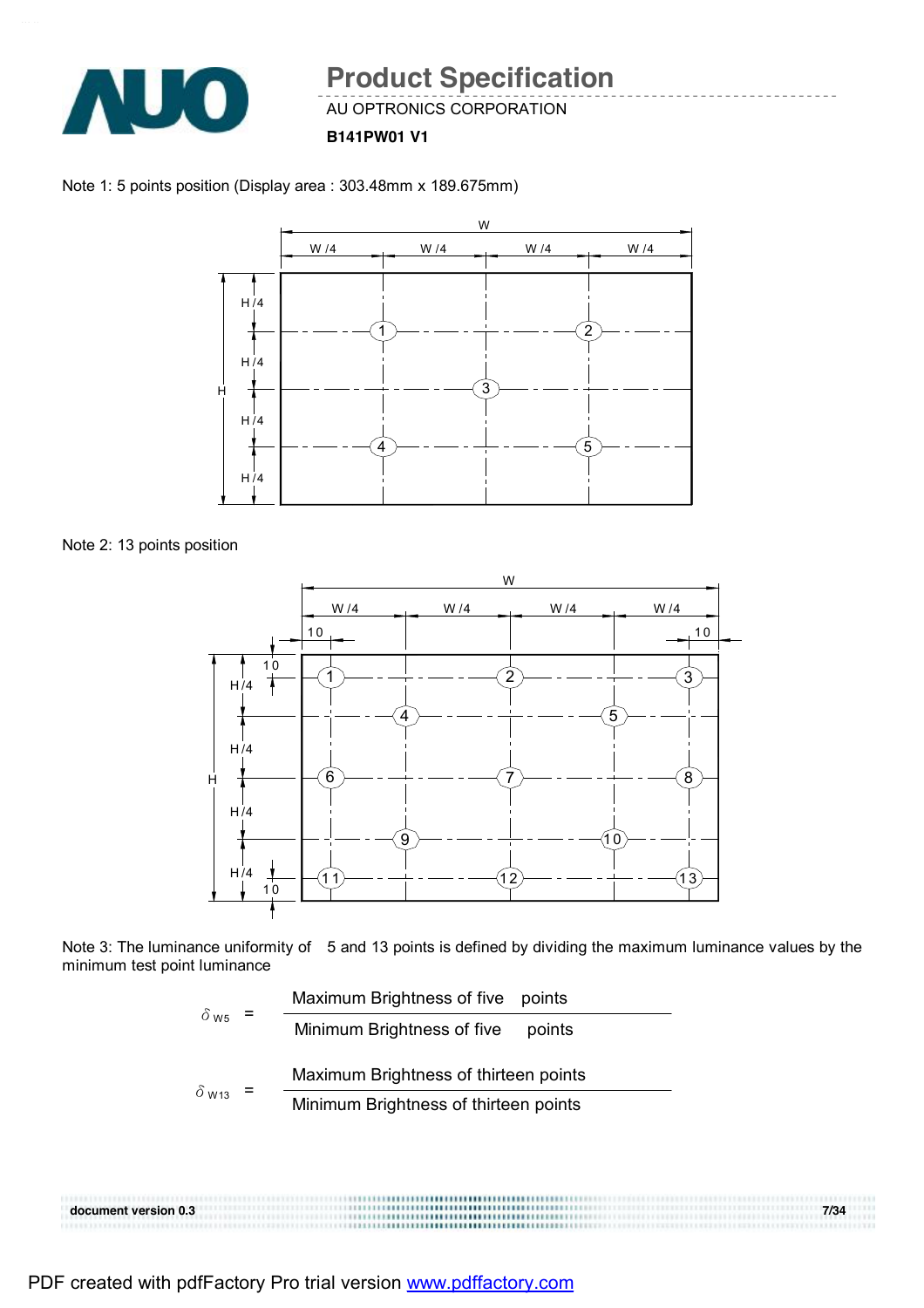

# AU OPTRONICS CORPORATION **Product Specification**

**B141PW01 V1** 

#### Note 4: Measurement method

The LCD module should be stabilized at given temperature for 30 minutes to avoid abrupt temperature change during measuring. In order to stabilize the luminance, the measurement should be executed after lighting Backlight for 30 minutes in a stable, windless and dark room.



Center of the screen

Note 5: Definition of Average Luminance of White  $(Y_L)$ :

Measure the luminance of gray level 63 at 5 points,  $Y_L = [L (1) + L (2) + L (3) + L (4) + L (5)] / 5$ 

L (x) is corresponding to the luminance of the point X at Figure in Note (1).

Note 6: Definition of contrast ratio:

Contrast ratio is calculated with the following formula.

Contrast ratio (CR)= Brightness on the "White" state Brightness on the "Black" state

**document version 0.3 8/34**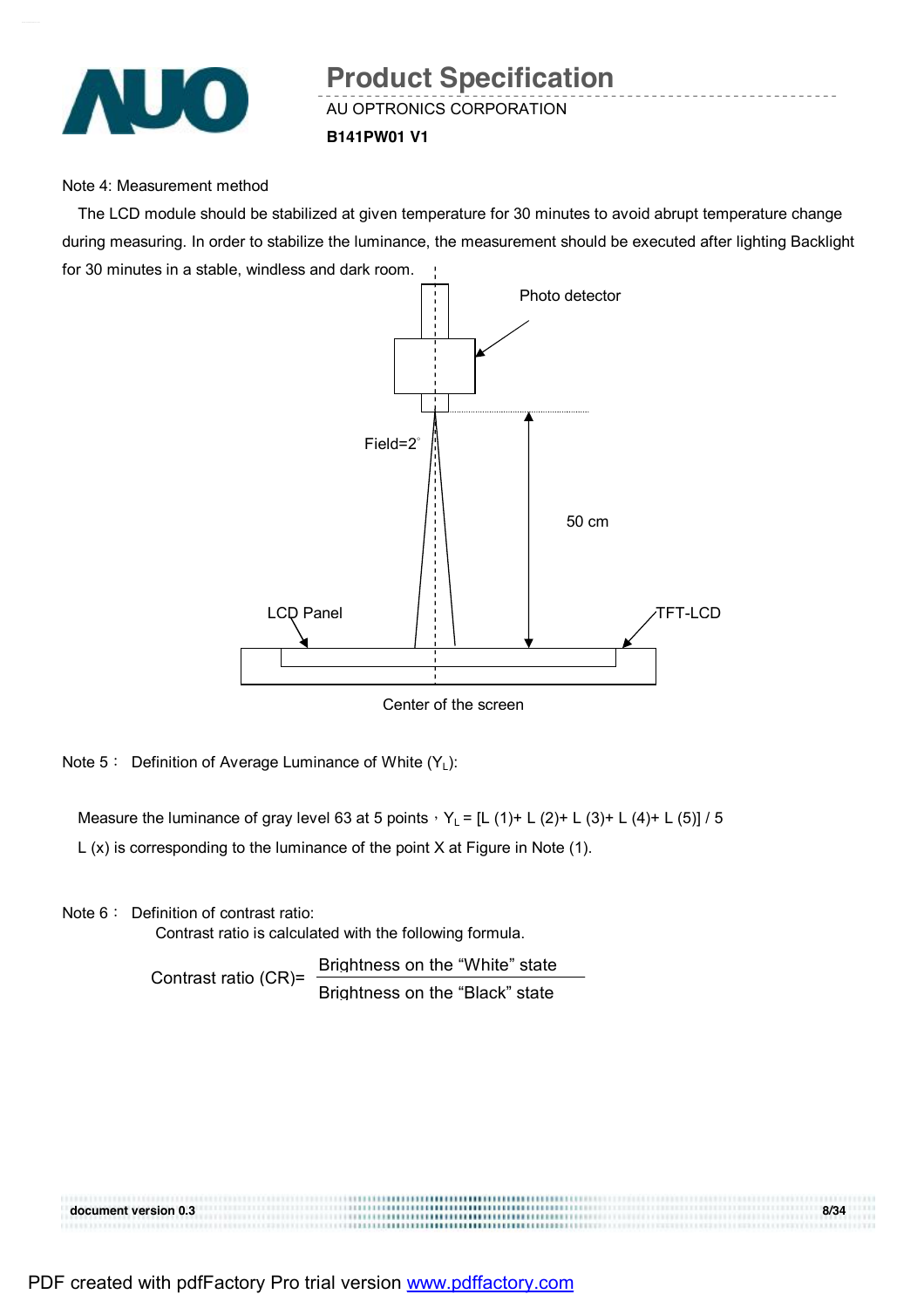

AU OPTRONICS CORPORATION **Product Specification** 

**B141PW01 V1** 

Note 7: Definition of Cross Talk (CT)

 $CT = |Y_B - Y_A| / Y_A \times 100$  (%)

**Where** 

YA = Luminance of measured location without gray level 0 pattern (cd/m2)

 $Y_B$  = Luminance of measured location with gray level 0 pattern (cd/m<sub>2</sub>)



Note 8: Definition of response time:

The output signals of BM-7 or equivalent are measured when the input signals are changed from "Black" to "White" (falling time) and from "White" to "Black" (rising time), respectively. The response time interval between the 10% and 90% of amplitudes. Refer to figure as below.



| document version 0.3 |         | 9/34 |
|----------------------|---------|------|
|                      | <b></b> |      |
|                      | <b></b> |      |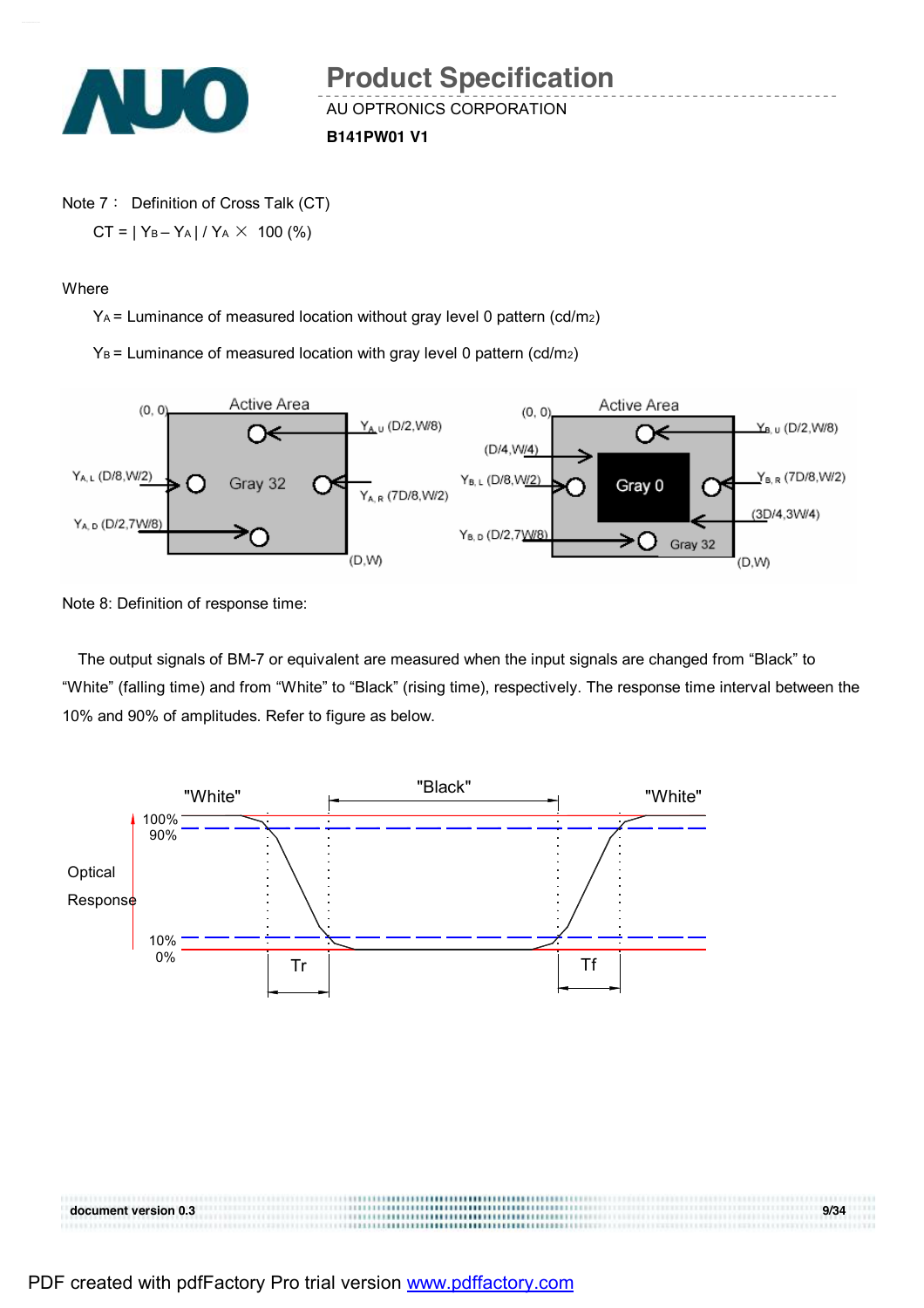

# AU OPTRONICS CORPORATION **B141PW01 V1 Product Specification**

Note 8. Definition of viewing angle

Viewing angle is the measurement of contrast ratio  $\geq$  10, at the screen center, over a 180° horizontal and 180° vertical range (off-normal viewing angles). The 180° viewing angle range is broken down as follows; 90° ( $\theta$ ) horizontal left and right and 90° (Φ) vertical, high (up) and low (down). The measurement direction is typically perpendicular to the display surface with the screen rotated about its center to develop the desired measurement viewing angle.



| document version 0.3 | 10/34 |
|----------------------|-------|
|                      |       |
|                      |       |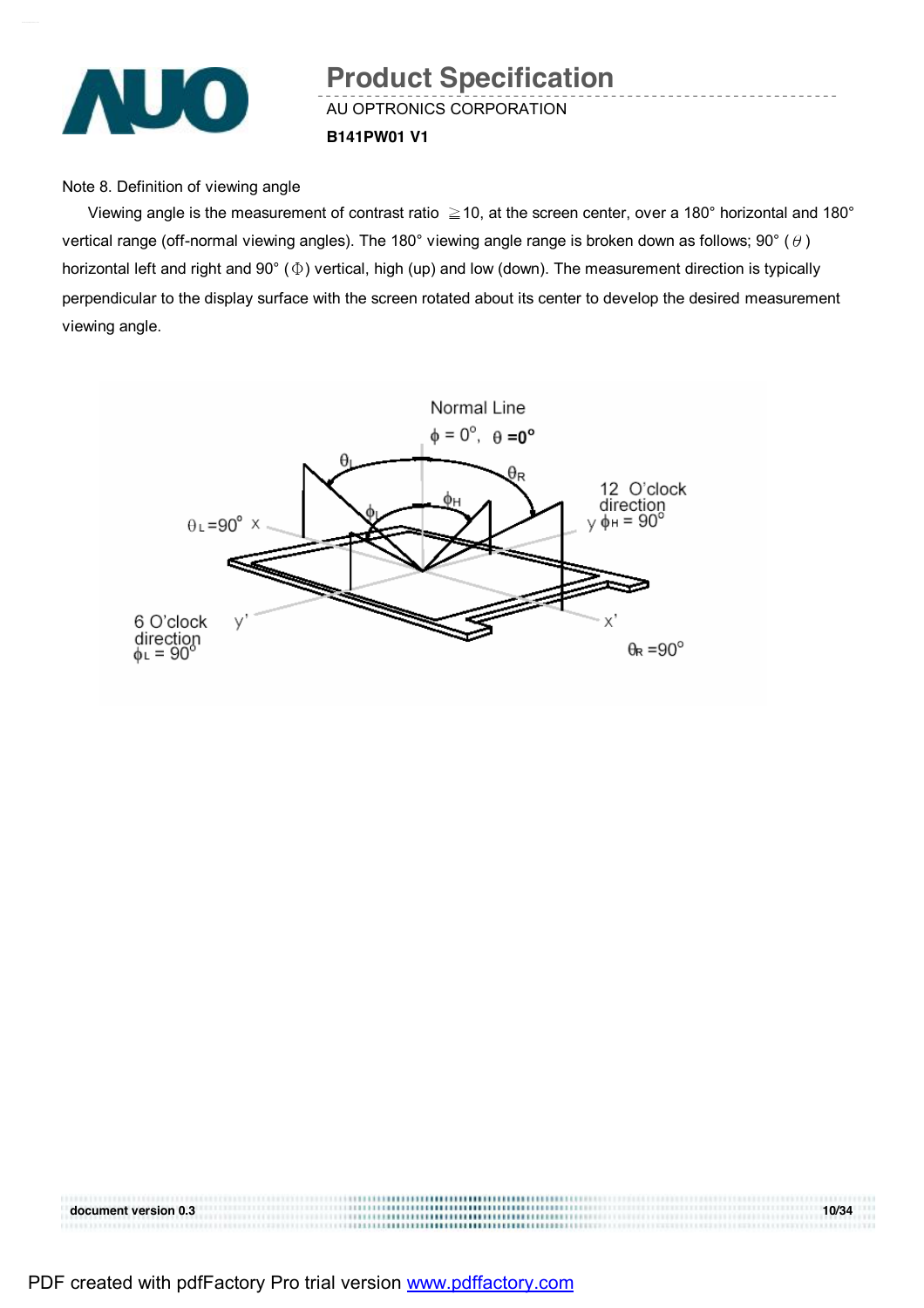

AU OPTRONICS CORPORATION

**B141PW01 V1** 

## **3. Functional Block Diagram**

The following diagram shows the functional block of the 14.1 inches wide Color TFT/LCD Module:



| document version 0.3 | 11/34 |
|----------------------|-------|
|                      |       |
|                      |       |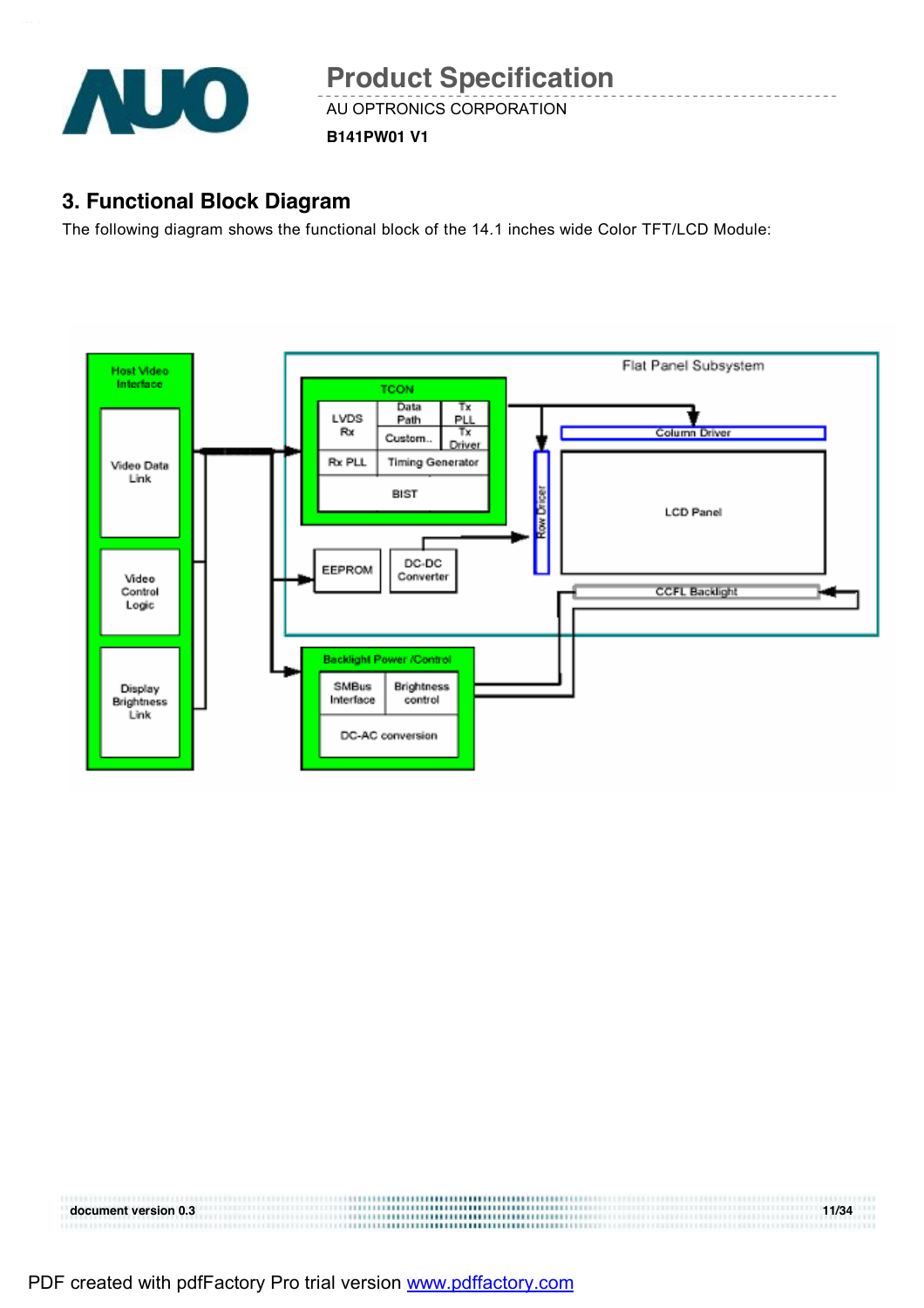

AU OPTRONICS CORPORATION

#### **B141PW01 V1**

## **4. Absolute Maximum Ratings**

Absolute maximum ratings of the module is as following:

## **4.1 Absolute Ratings of TFT LCD Module**

| <b>Item</b>     | Svmbol | Min        | Max  | Unit   | <b>Conditions</b> |
|-----------------|--------|------------|------|--------|-------------------|
| Logic/LCD Drive | Vin    | ົດ<br>−∪.ບ | +4.u | [Volt] | Note $1^{\circ}$  |

## **4.2 Absolute Ratings of Backlight Unit**

| Item            | Svmbol       | Min        | Max | Unit     | <b>Conditions</b> |
|-----------------|--------------|------------|-----|----------|-------------------|
| CCFL<br>Current | <b>ICCFL</b> | E<br>ـ. ــ |     | [mA] rms | Note $1,^{\sim}$  |

## **4.3 Absolute Ratings of Environment**

| <b>Item</b>                  | Symbol     | Min | Max | Unit                                    | <b>Conditions</b> |
|------------------------------|------------|-----|-----|-----------------------------------------|-------------------|
| <b>Operating Temperature</b> | TOP        |     | +50 | $\mathsf{I}^\circ\mathsf{C} \mathsf{I}$ | Note 3            |
| <b>Operation Humidity</b>    | <b>HOP</b> | 5   | 95  | [%RH]                                   | Note 3            |
| Storage Temperature          | TST        | -20 | +60 | $\mathsf{I}^\circ\mathsf{C} \mathsf{I}$ | Note 3            |
| <b>Storage Humidity</b>      | <b>HST</b> | 5   | 95  | [%RH]                                   | Note 3            |

Note 1: At Ta (25℃ )

Note 2: Permanent damage to the device may occur if exceed maximum values

Note 3: For quality performance, please refer to AUO IIS(Incoming Inspection Standard).



**document** version 0.3 **12/34 <b>12/34 12/34 12/34 12/34 12/34 12/34 12/34 12/34 12/34 12/34 12/34 12/34 12/34 12/34 12/34 12/34 12/34 12/34 12/34 12/34 12/34 12/34 12/34 12/34 12/34 12/34 12/34 12/34 12/34 12/34 12/34 12/** 

| 2/34 |  |
|------|--|
|      |  |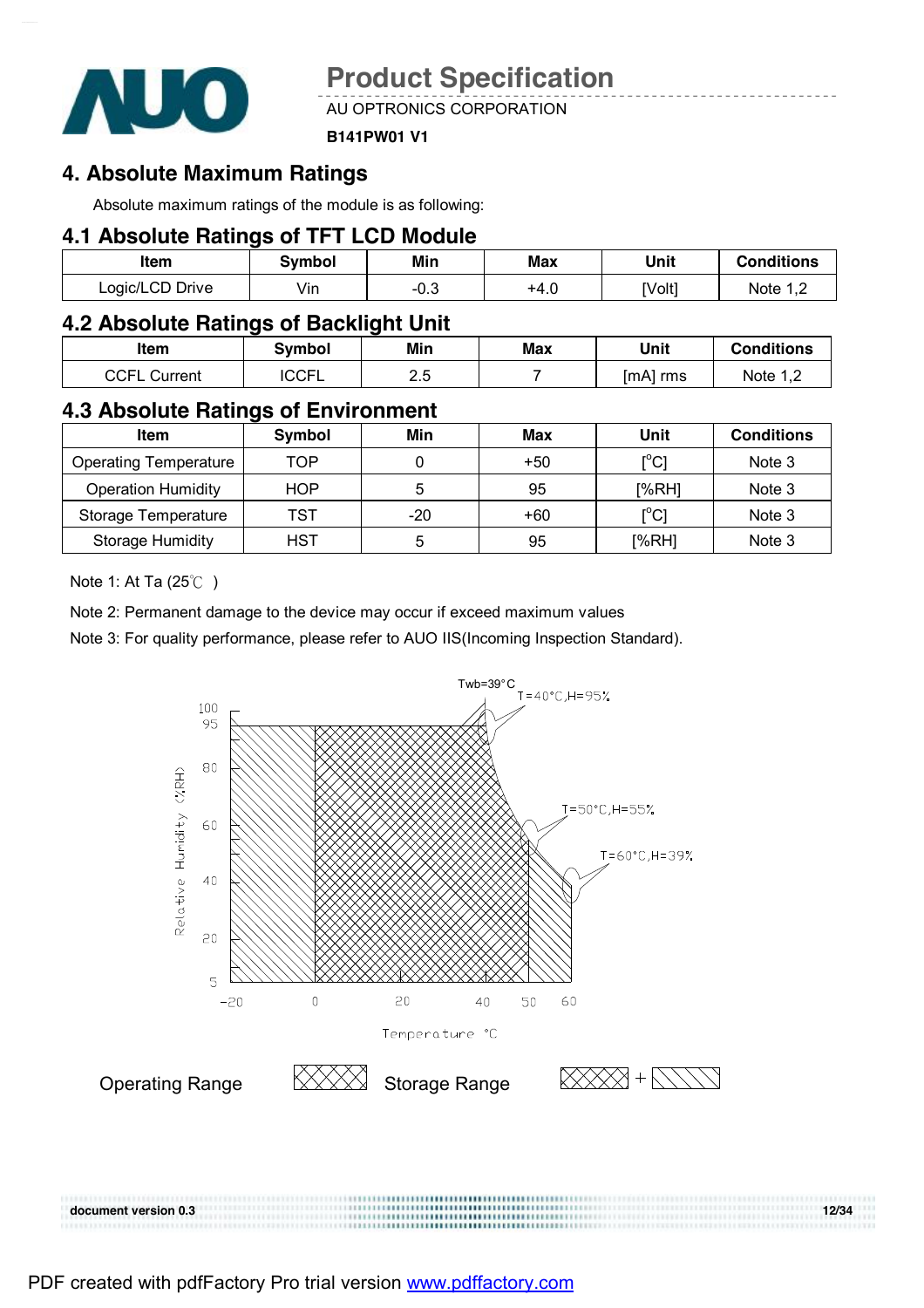

AU OPTRONICS CORPORATION





## **5. Electrical characteristics**

## **5.1 TFT LCD Module**

### **5.1.1 Power Specification**

Input power specifications are as follows;

| <b>Symble</b> | <b>Parameter</b>      | Min | <b>Typ</b> | <b>Max</b> | <b>Units</b> | <b>Note</b> |
|---------------|-----------------------|-----|------------|------------|--------------|-------------|
| <b>VDD</b>    | Logic/LCD Drive       | 3.0 | 3.3        | 3.6        | [Volt]       |             |
|               | Voltage               |     |            |            |              |             |
| <b>PDD</b>    | <b>VDD Power</b>      |     | 1.6        |            | [Watt]       | Note 1      |
| <b>IDD</b>    | <b>IDD Current</b>    |     | TBD        | TBD        | [mA]         | Note 1      |
| <b>IRush</b>  | <b>Inrush Current</b> |     |            | TBD        | [MA]         | Note 2      |
| <b>VDDrp</b>  | Allowable             |     |            | 100        | [mV]         |             |
|               | Logic/LCD Drive       |     |            |            | $p-p$        |             |
|               | <b>Ripple Voltage</b> |     |            |            |              |             |

Note 1: Maximum Measurement Condition: Black Patterm

Note 2: Measure Condition





#### **Vin rising time**

| document version 0.3 | 13/34 |
|----------------------|-------|
|                      |       |
|                      |       |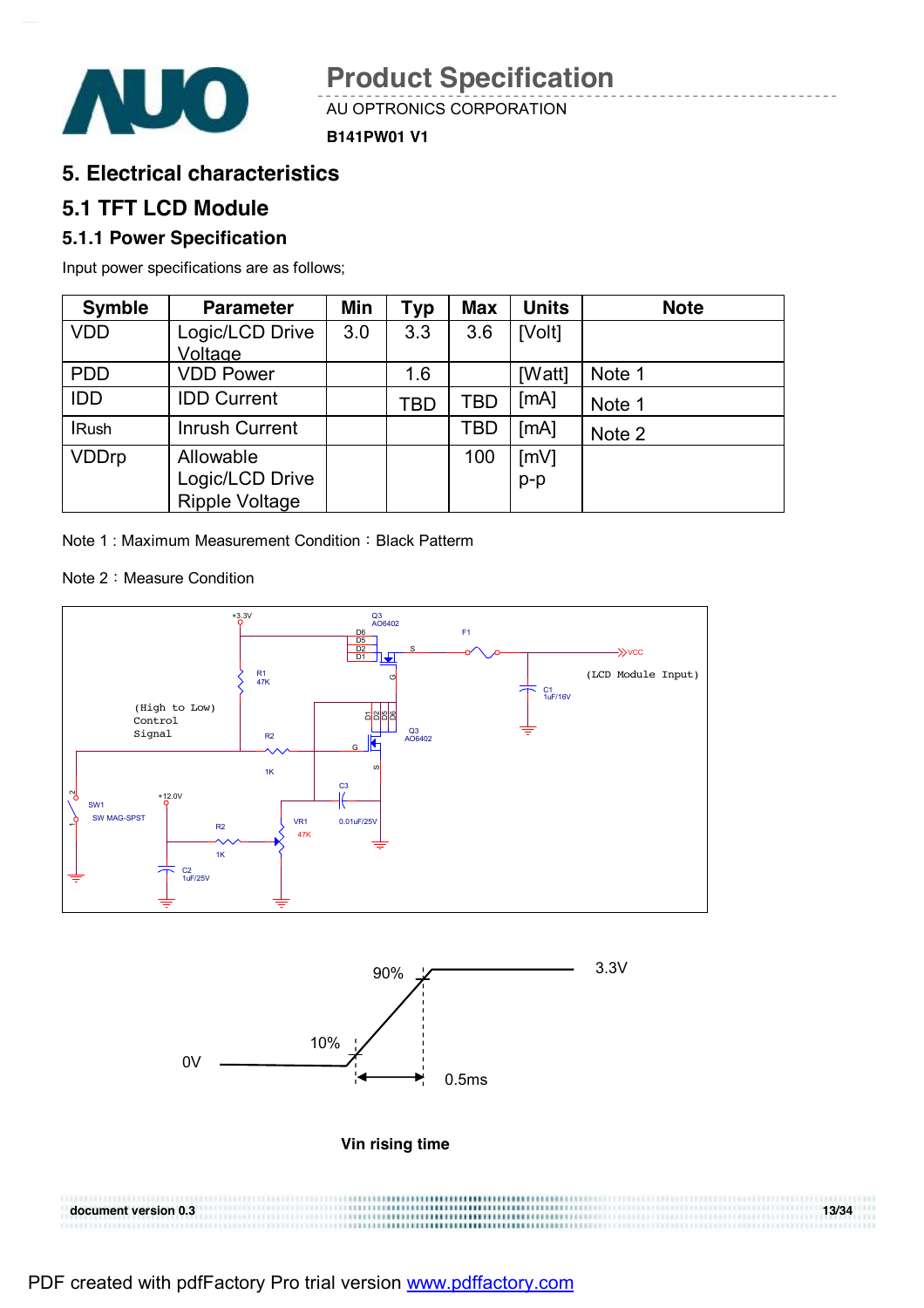

#### **B141PW01 V1**

#### **5.1.2 Signal Electrical Characteristics**

Input signals shall be low or High-impedance state when VDD is off. It is recommended to refer the specifications of SN75LVDS86DGG (Texas Instruments)in detail.

Signal electrical characteristics are as follows;

| <b>Parameter</b> | <b>Condition</b>                                 | Min    | <b>Max</b> | <b>Unit</b>        |
|------------------|--------------------------------------------------|--------|------------|--------------------|
| Vth              | Differential Input High<br>Threshold (Vcm=+1.2V) |        | 100        | [mV]               |
| Vtl              | Differential Input Low<br>Threshold (Vcm=+1.2V)  | $-100$ |            | $\lceil mV \rceil$ |
| Vcm              | Differential Input<br><b>Common Mode Voltage</b> | 1.125  | 1.375      | [V]                |

Note: LVDS Differential Voltage



|                      | <b></b> |       |
|----------------------|---------|-------|
| document version 0.3 |         | 14/34 |
|                      |         |       |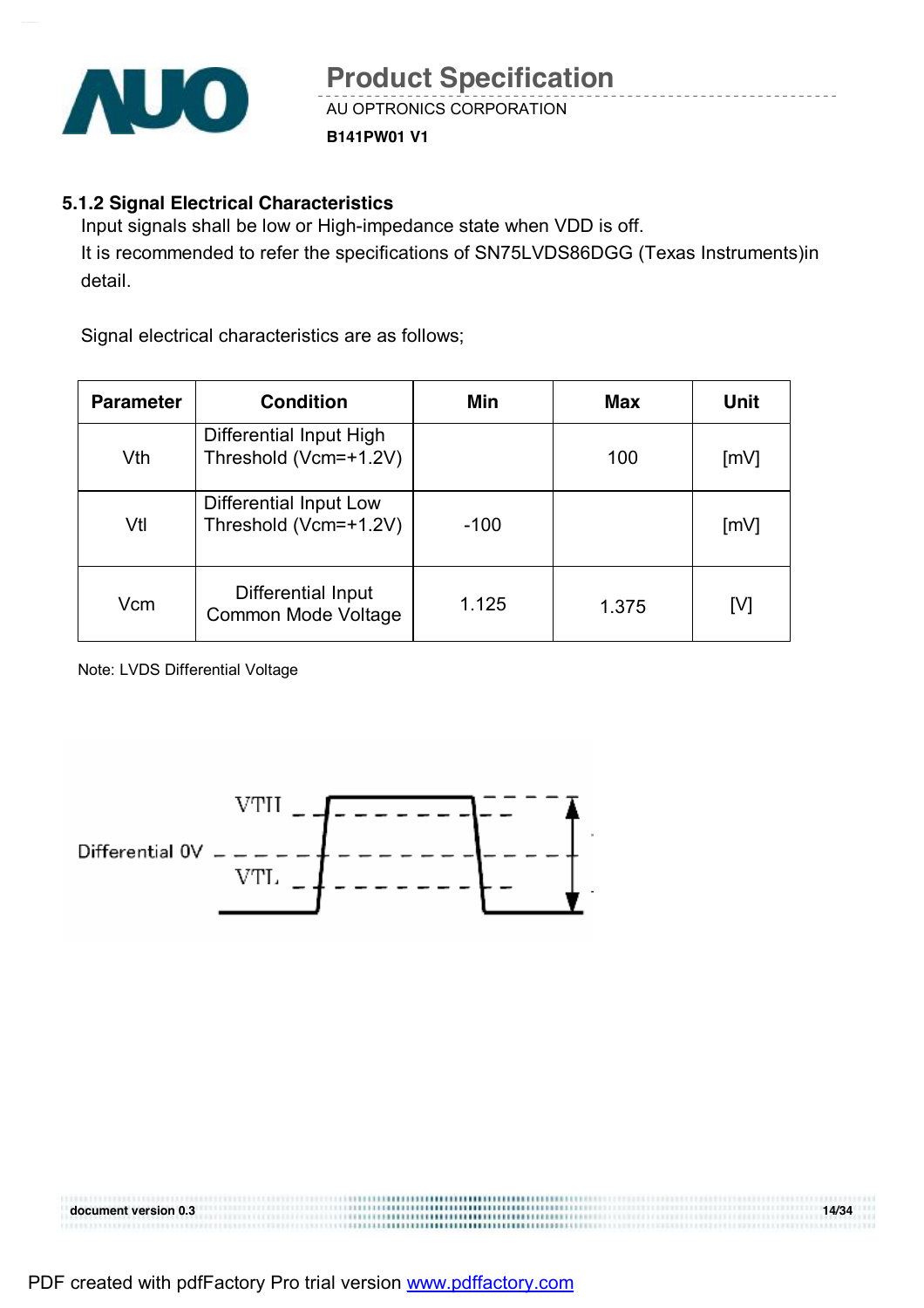

AU OPTRONICS CORPORATION

**B141PW01 V1** 

## **5.2 Backlight Unit**

Parameter guideline for CCFL Inverter

| <b>Parameter</b>                                 | Min | <b>Typ</b> | Max  | <b>Units</b>           | <b>Condition</b>                        |
|--------------------------------------------------|-----|------------|------|------------------------|-----------------------------------------|
| <b>White Luminance</b><br>5 points average       | 190 | 220        |      | $\lceil cd/m^2 \rceil$ |                                         |
|                                                  |     |            |      |                        | (Ta=25℃)                                |
| <b>CCFL current(IccFL)</b>                       | 2.5 | 6.0        | 7    | $[MA]$ rms             | $(Ta=25^{\circ}C)$                      |
|                                                  |     |            |      |                        | Note 2                                  |
| <b>CCFL Frequency(FccFL)</b>                     | 50  | 60         | 65   | [KHz]                  | $(Ta=25^{\circ}C)$<br>Note $3,4$        |
| <b>CCFL Ignition Voltage(Vs)</b>                 |     | 1000       | 1200 | [Volt] rms             | $(Ta=0^{\circ}\text{C})$<br>Note 5      |
| <b>CCFL Voltage (Reference)</b><br>$(Vc$ CFL $)$ |     | 650        |      | [Volt] rms             | $(Ta=25^{\circ}C)$<br>Note 6            |
| <b>CCFL Power consumption</b><br>(PccFL)         |     | 4.2        |      | [Watt]                 | $(Ta=25^{\circ}C)$<br>Note <sub>6</sub> |

Note 1: Typ are AUO recommended Design Points.

\*1 All of characteristics listed are measured under the condition using the AUO Test inverter.

\*2 In case of using an inverter other than listed, it is recommended to check the inverter carefully.

Sometimes, interfering noise stripes appear on the screen, and substandard luminance or flicker at low power may happen.

\*3 In designing an inverter, it is suggested to check safety circuit very carefully. Impedance of CCFL, for instance, becomes more than 1 [M ohm] when CFL is damaged.

\*4 Generally, CCFL has some amount of delay time after applying kick-off voltage. It is recommended to keep on applying kick-off voltage for 1 [Sec] until discharge.

\*5 CCFL discharge frequency must be carefully chosen so as not to produce interfering noise stripes on the screen.

\*6 Reducing CCFL current increases CCFL discharge voltage and generally increases CCFL discharge frequency. So all the parameters of an inverter should be carefully designed so as not to produce too much leakage current from high-voltage output of the inverter.

Note 2: It should be employed the inverter which has "Duty Dimming", if ICCFL is less than 4mA.

Note 3: CCFL discharge frequency should be carefully determined to avoid interference between inverter and TFT LCD.

Note 4: The frequency range will not affect to lamp life and reliability characteristics.

Note 5: CCFL inverter should be able to give out a power that has a generating capacity of over 1,430 voltage. Lamp units need 1,400 voltage minimum for ignition.

| document version 0.3 | 15/34 |
|----------------------|-------|
|                      |       |
|                      |       |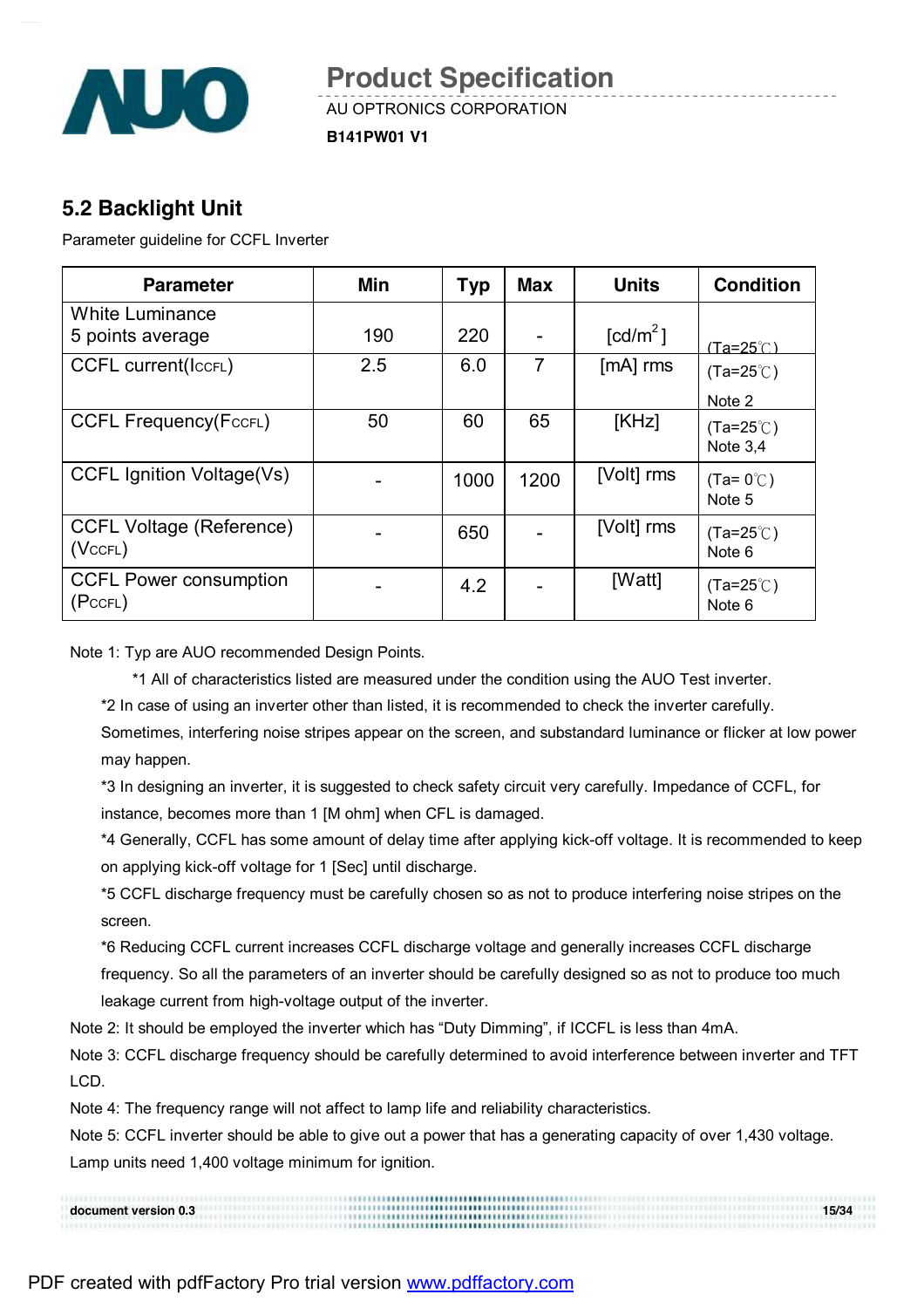

#### AU OPTRONICS CORPORATION

#### **B141PW01 V1**

Note 6: Calculator value for reference (ICCFL×VCCFL=PCCFL)

Note 7: Requirements for a system inverter design, which is intended to have a better display performance, a

better power efficiency and a more reliable lamp, are following.

It shall help increase the lamp lifetime and reduce leakage current.

- a. The asymmetry rate of the inverter waveform should be less than 10%.
- b. The distortion rate of the waveform should bewithin  $\sqrt{2}$  ±10%.
- \* Inverter output waveform had better be more similar to ideal sine wave.



\* Asymmetry rate:  $|||_{p} - ||_{-p}||/||_{rms} * 100\%$ \* Distortion rate  $\mathsf{I}_{\mathsf{p}}$  (or  $\mathsf{I}_{\mathsf{-p}}$ ) /  $\mathsf{I}_{\mathsf{rms}}$ 

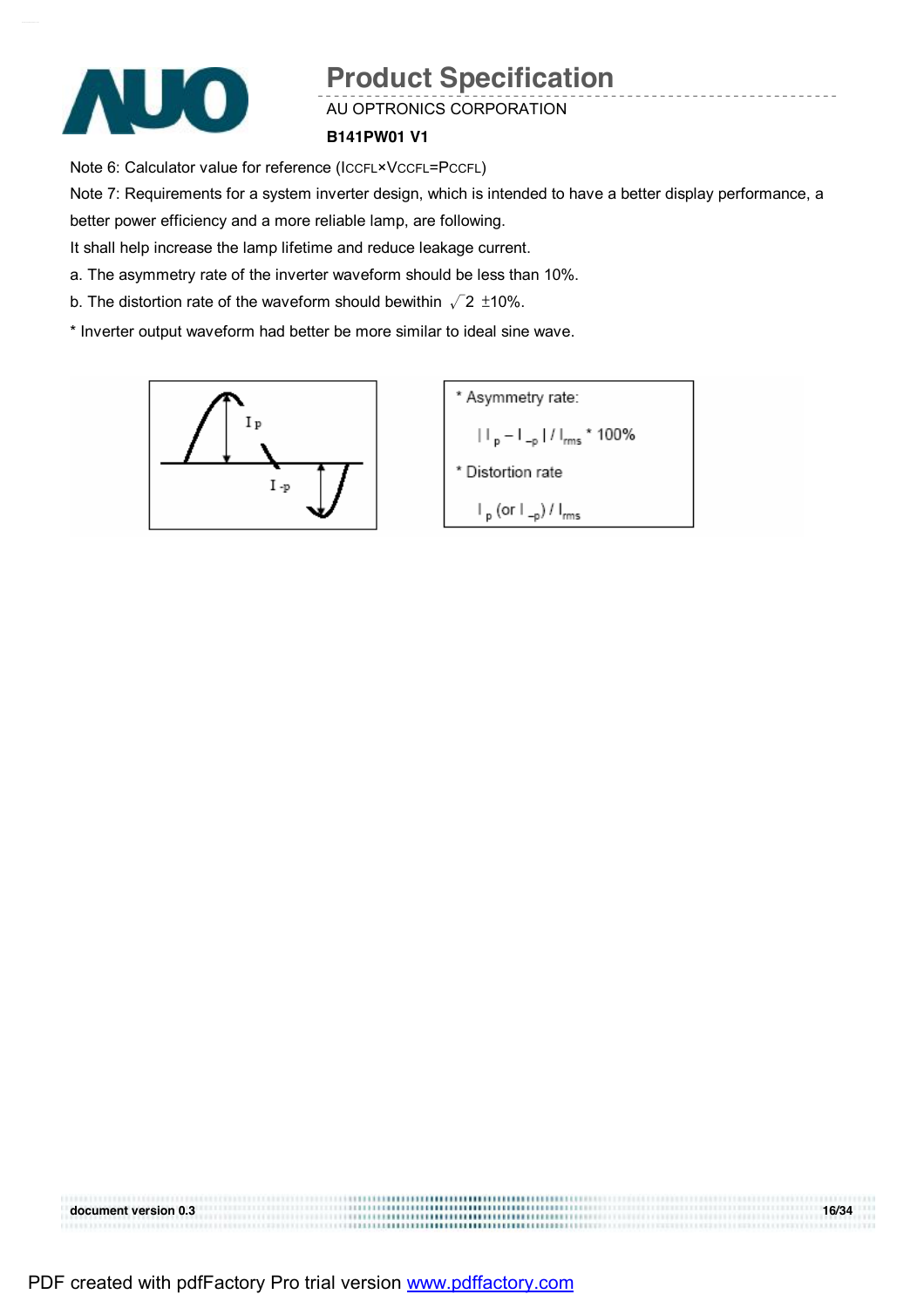

**B141PW01 V1** 

# **6. Signal Characteristic**

## **6.1 Pixel Format Image**

Following figure shows the relationship of the input signals and LCD pixel format.



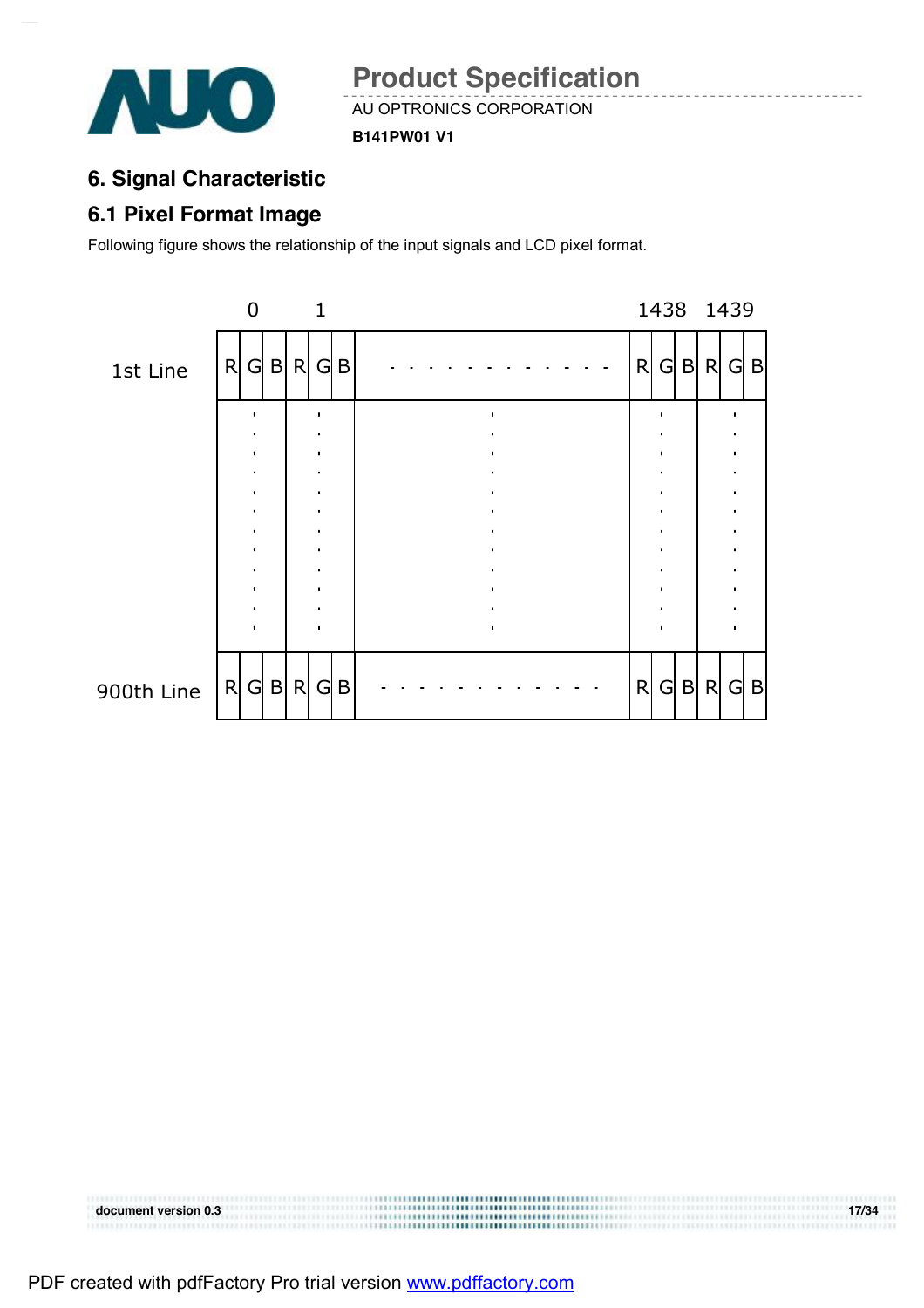

AU OPTRONICS CORPORATION

**B141PW01 V1** 

## **6.2 The input data format**



## **6.3 Signal Description/Pin Assignment**

LVDS is a differential signal technology for LCD interface and high speed data transfer device.

| <b>Signal Name</b>   | <b>Description</b>                                                |
|----------------------|-------------------------------------------------------------------|
| VEDID                | +3.3V EDID Power                                                  |
| CLK <sub>EDID</sub>  | <b>EDID Clock Input</b>                                           |
| <b>DATAEDID</b>      | EDID Data Input                                                   |
| ORXINO-, ORXINO+     | Odd LVDS differential data input (ORed0-ORed5, OGreen0)           |
| ORXIN1-, ORXIN1+     | Odd LVDS differential data input (OGreen1-OGreen5, OBlue0-OBlue1) |
| ORXIN2-, ORXIN2+     | Odd LVDS differential data input(OBlue2-OBlue5, Hsync, Vsync, DE) |
| ORXCLKIN-, ORXCLKIN+ | Odd LVDS differential clock input                                 |
| ERXINO-, ERXINO+     | Even LVDS differential data input(ERed0-ERed5, EGreen0)           |
| ERXIN1-, ERXIN1+     | Even LVDS differential data input(EGreen1-EGreen5, EBlue0-EBlue1) |
| ERXIN2-, ERXIN2+     | Even LVDS differential data input(EBlue2-EBlue5)                  |
| ERXCLKIN-, ERXCLKIN+ | Even LVDS differential clock input                                |
| <b>VDD</b>           | +3.3V Power Supply                                                |
| <b>GND</b>           | Ground                                                            |

**document version 0.3 18/34**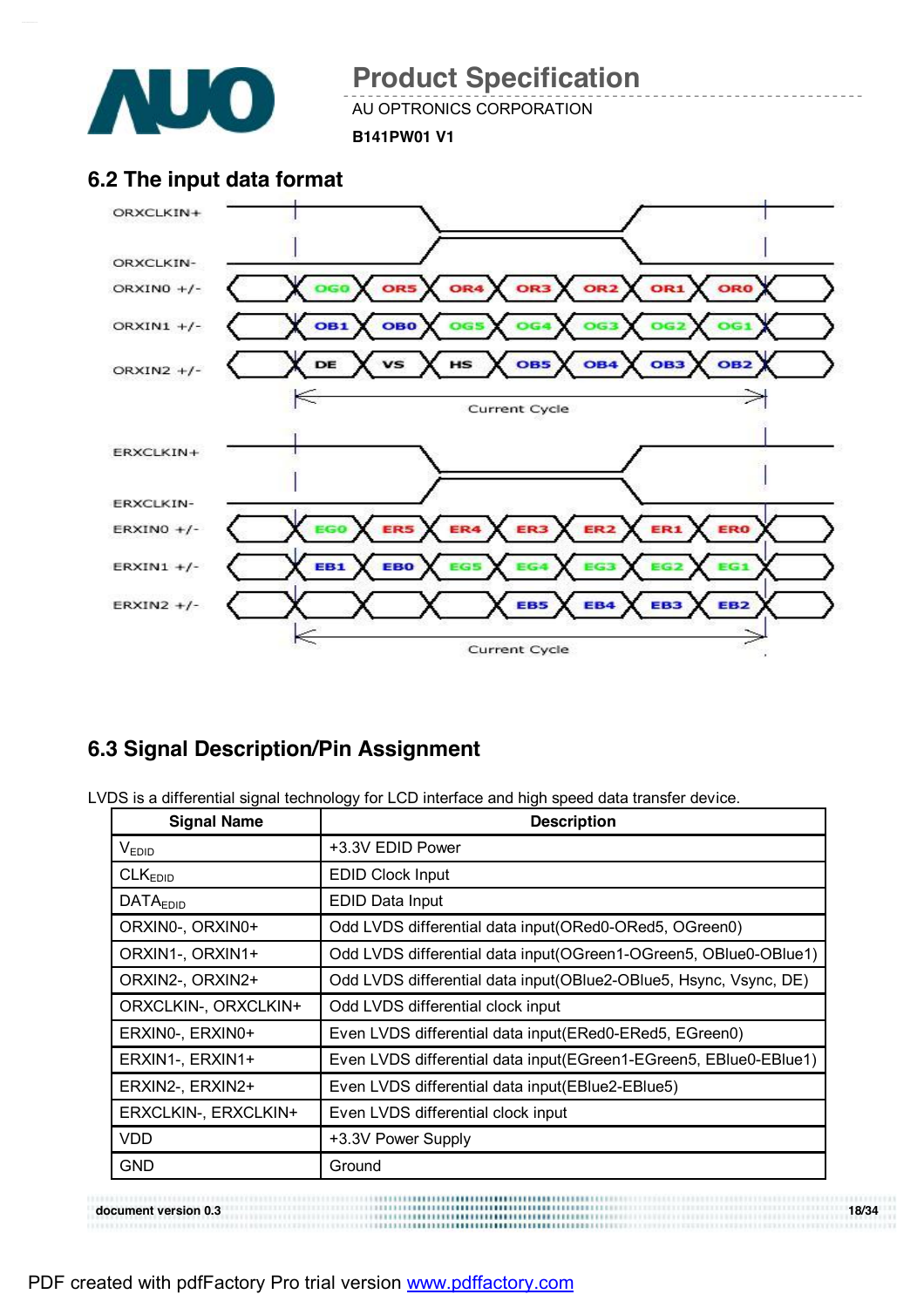

#### AU OPTRONICS CORPORATION

#### **B141PW01 V1**

| Pin no | Symbol         | <b>Function</b>                       | Etc. |
|--------|----------------|---------------------------------------|------|
| 1      | GND            | Ground                                |      |
| 2      | VDD            | Power supply , 3.3 V (typical)        |      |
| 3      | VDD            | Power supply , 3.3 V (typical)        |      |
| 4      | VEDID          | DDC 3.3V power                        |      |
| 5      | NC             | No Connection (Reserved for AUO) test |      |
| 6      | <b>CLKEDID</b> | DDC Clock                             |      |
| 7      | $Data_{EDID}$  | DDC data                              |      |
| 8      | Odd RxIN0-     | -LVDS differential data input         |      |
| 9      | Odd RxIN0+     | +LVDS differential data input         |      |
| 10     | GND            | Ground                                |      |
| 11     | Odd RxIN1-     | -LVDS differential data input         |      |
| 12     | Odd RxIN1+     | +LVDS differential data input         |      |
| 13     | GND            | Ground                                |      |
| 14     | Odd RxIN2-     | -LVDS differential data input         |      |
| 15     | Odd RxIN2+     | +LVDS differential data input         |      |
| 16     | GND            | Ground                                |      |
| 17     | Odd RxCLKIN-   | -LVDS differential clock input        |      |
| 18     | Odd_RxCLKIN+   | +LVDS differential clock input        |      |
| 19     | GND            | Ground                                |      |
| 20     | Even RxIN0-    | -LVDS differential data input         |      |
| 21     | Even RxIN0+    | +LVDS differential data input         |      |
| 22     | GND            | Ground                                |      |
| 23     | Even RxIN1-    | -LVDS differential data input         |      |
| 24     | Even RxIN1+    | +LVDS differential data input         |      |
| 25     | GND            | Ground                                |      |
| 26     | Even RxIN2-    | -LVDS differential data input         |      |
| 27     | Even RxIN2+    | +LVDS differential data input         |      |
| 28     | GND            | Ground                                |      |
| 29     | Even RxCLKIN-  | -LVDS differential clock input        |      |
| 30     | Even RxCLKIN+  | +LVDS differential clock input        |      |

**document version 0.3 19/34**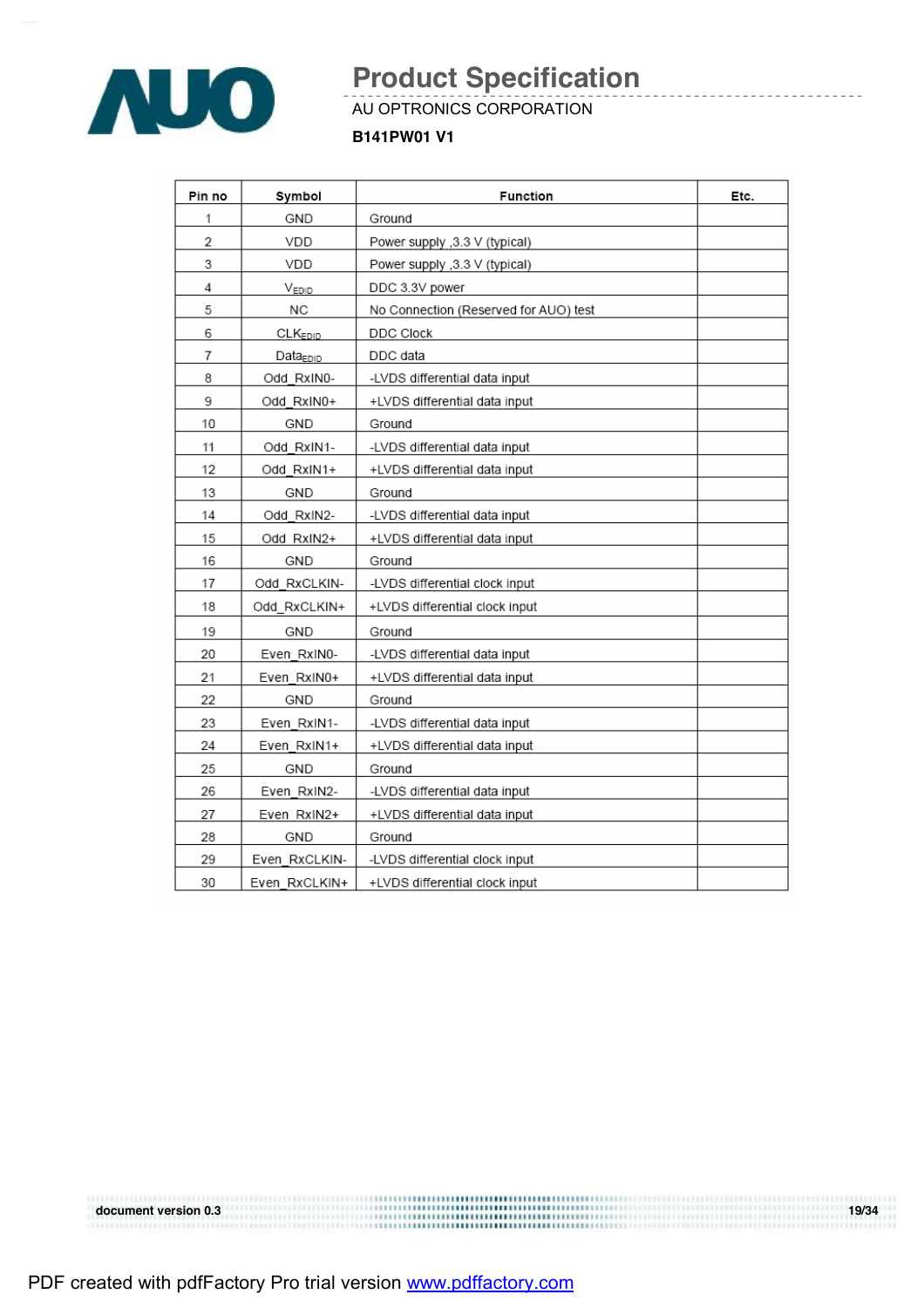

AU OPTRONICS CORPORATION

**B141PW01 V1** 

Note1: Start from right side



Note2: Input signals shall be low or High-impedance state when VDD is off. internal circuit of LVDS inputs are as following.

The module uses a 100ohm resistor between positive and negative data lines of each receiver input

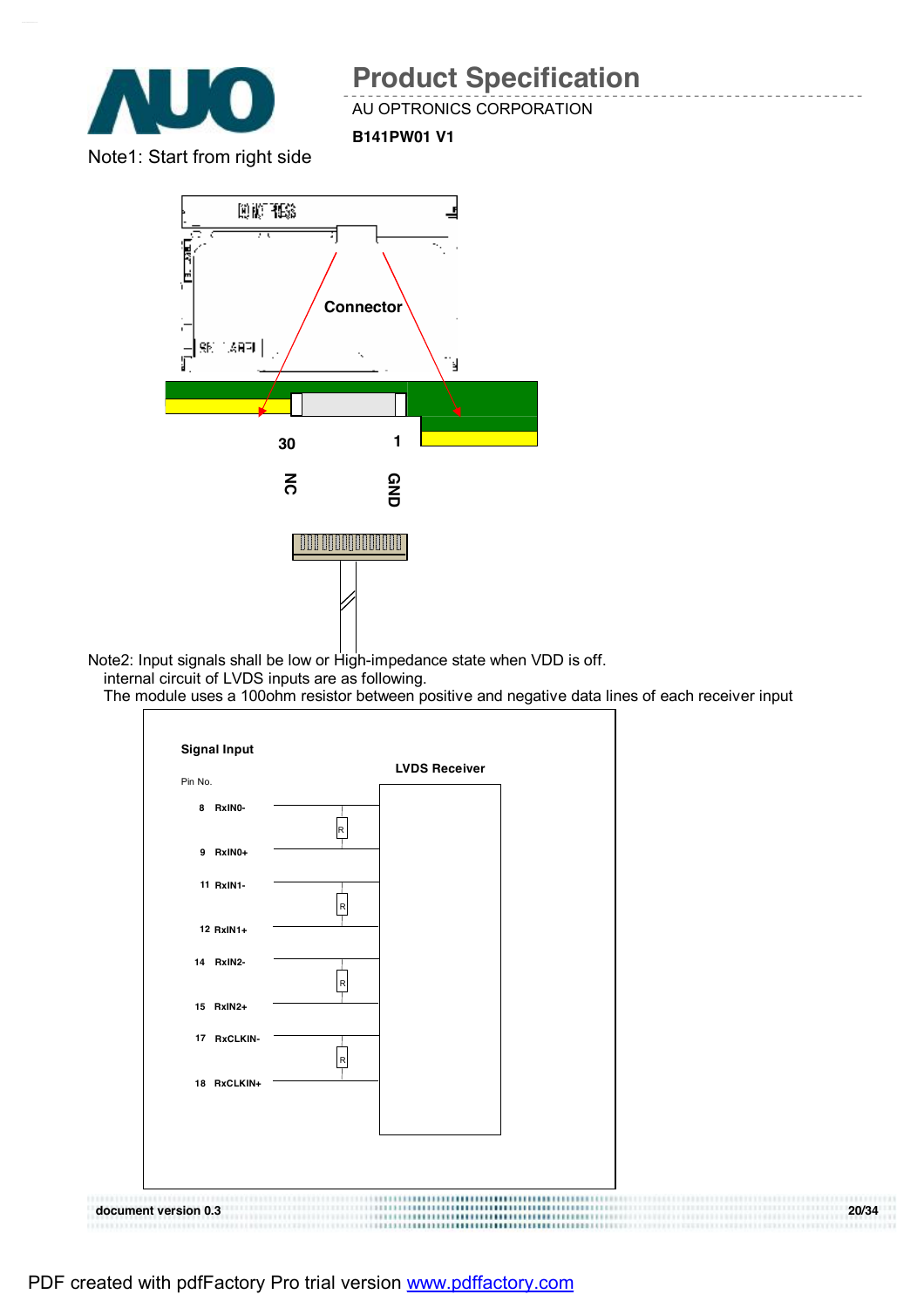

AU OPTRONICS CORPORATION

**B141PW01 V1** 

## **6.4 Interface Timing**

#### **6.4.1 Timing Characteristics**

Basically, interface timings should match the 1440x900 /60Hz manufacturing guide line timing.

| <b>Parameter</b>    |                 | <b>Symbol</b>           | Min. | Typ. | Max. | <b>Unit</b>          |  |
|---------------------|-----------------|-------------------------|------|------|------|----------------------|--|
| <b>Frame Rate</b>   |                 |                         | 50   | 60   |      | Hz                   |  |
|                     | Clock frequency | $1/\top_{\text{Clock}}$ |      | 48.2 |      | <b>MHz</b>           |  |
|                     | Period          | $\mathsf{T}_\mathsf{V}$ | 904  | 912  | 2048 |                      |  |
| Vertical<br>Section | Active          | $T_{VD}$                | 900  | 900  | 900  | $T_{Line}$           |  |
|                     | <b>Blanking</b> | $T_{VB}$                | 4    | 12   |      |                      |  |
|                     | Period          | Tн                      | 760  | 880  | 1024 |                      |  |
| Horizontal          | Active          | Т <sub>нр</sub>         | 720- | 720  | 720  | $T_{\mathsf{Clock}}$ |  |
| Section             | Blanking        | Т <sub>нв</sub>         | 40   | 160  |      |                      |  |

Note : DE mode only

#### **6.4.2 Timing diagram**

#### **Input Timing Definition**

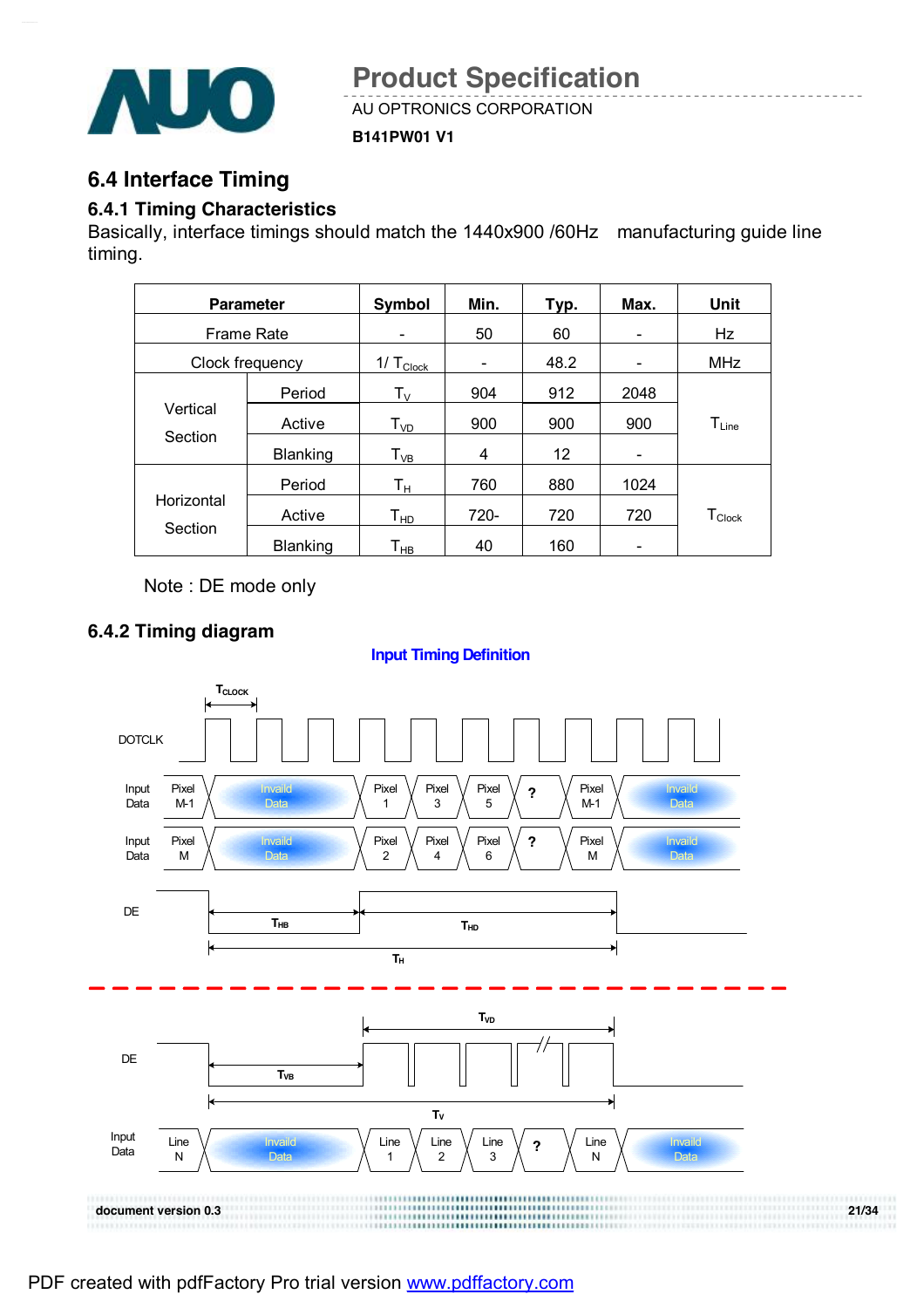

AU OPTRONICS CORPORATION

#### **B141PW01 V1**

#### **6.5 Power ON/OFF Sequence**

VDD power and lamp on/off sequence is as follows. Interface signals are also shown in the chart. Signals from any system shall be Hi-Z state or low level when VDD is off.



#### **Power Sequence Timing**

|                  | <b>Value</b> |      |      |              |
|------------------|--------------|------|------|--------------|
| <b>Parameter</b> | Min.         | Typ. | Max. | <b>Units</b> |
| T <sub>1</sub>   | 0.5          |      | 10   | (ms)         |
| T <sub>2</sub>   | 0            |      | 50   | (ms)         |
| T <sub>3</sub>   | 0            |      | 50   | (ms)         |
| T <sub>4</sub>   | 200          |      |      | (ms)         |
| T <sub>5</sub>   | 200          |      |      | (ms)         |
| T <sub>6</sub>   | 0            |      |      | (ms)         |
| T7               |              |      | 10   | (ms)         |

# **document version 0.3 22/34**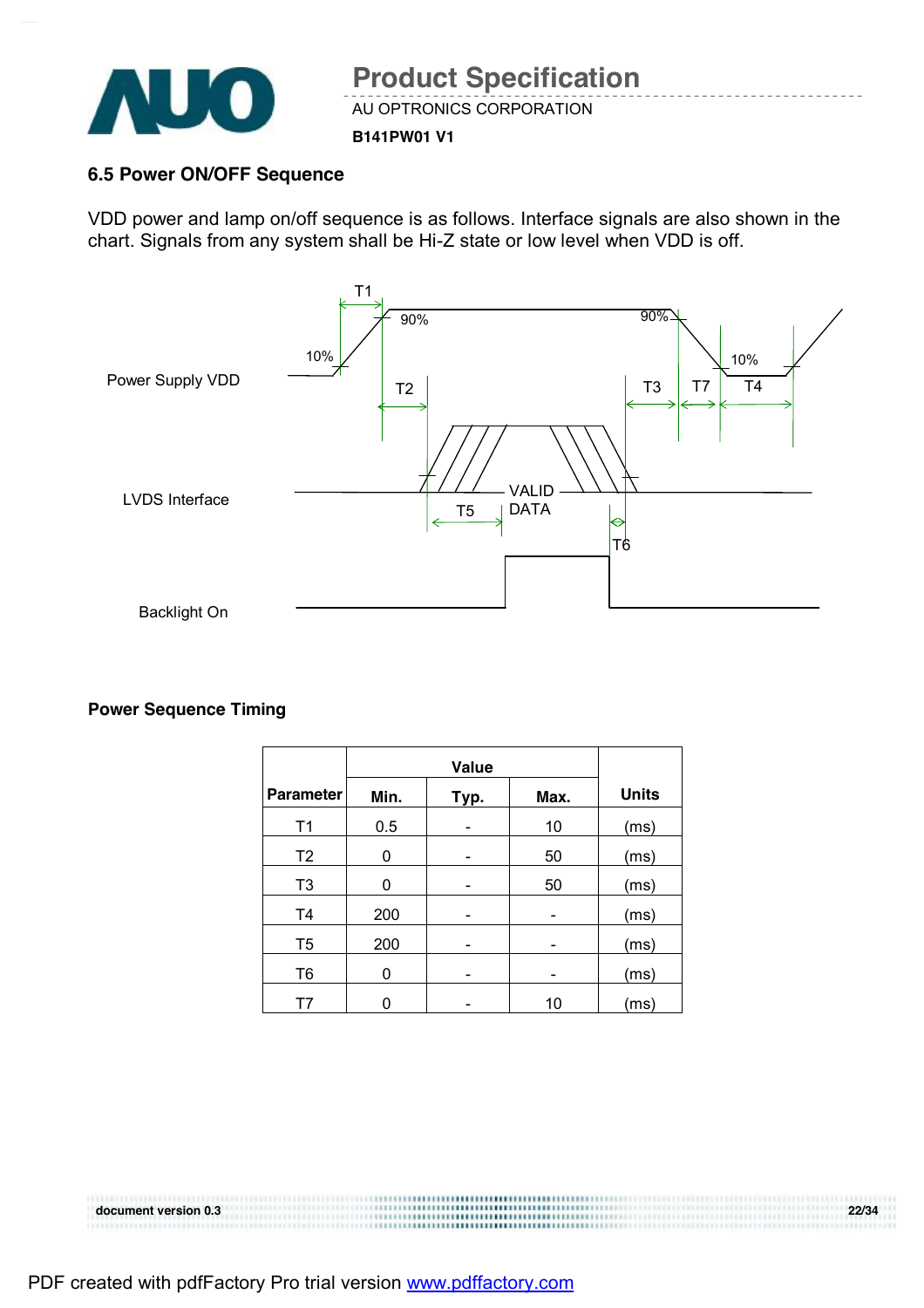

**B141PW01 V1** 

# **7. Connector Description**

Physical interface is described as for the connector on module.

These connectors are capable of accommodating the following signals and will be following components.

# **7.1 TFT LCD Module**

| <b>Connector Name / Designation</b> | <b>For Signal Connector</b>  |
|-------------------------------------|------------------------------|
| Manufacturer                        | JAE or compatible            |
| Type / Part Number                  | FI-XB30SL-HF10 or compatible |
| <b>Mating Housing/Part Number</b>   | FI-X30H or compatible        |

## **7.2 Backlight Unit**

Physical interface is described as for the connector on module.

These connectors are capable of accommodating the following signals and will be following components.

| <b>Connector Name / Designation</b> | <b>For Lamp Connector</b> |
|-------------------------------------|---------------------------|
| Manufacturer                        | <b>JST</b>                |
| Type / Part Number                  | <b>BHSR-02VS-1</b>        |
| Mating Type / Part Number           | SM02B-BHSS-1-TB           |

## **7.3 Signal for Lamp connector**

| Pin # | Cable color | <b>Signal Name</b> |  |  |
|-------|-------------|--------------------|--|--|
|       | Red         | Lamp High Voltage  |  |  |
|       | White       | Lamp Low Voltage   |  |  |

**document version 0.3 23/34**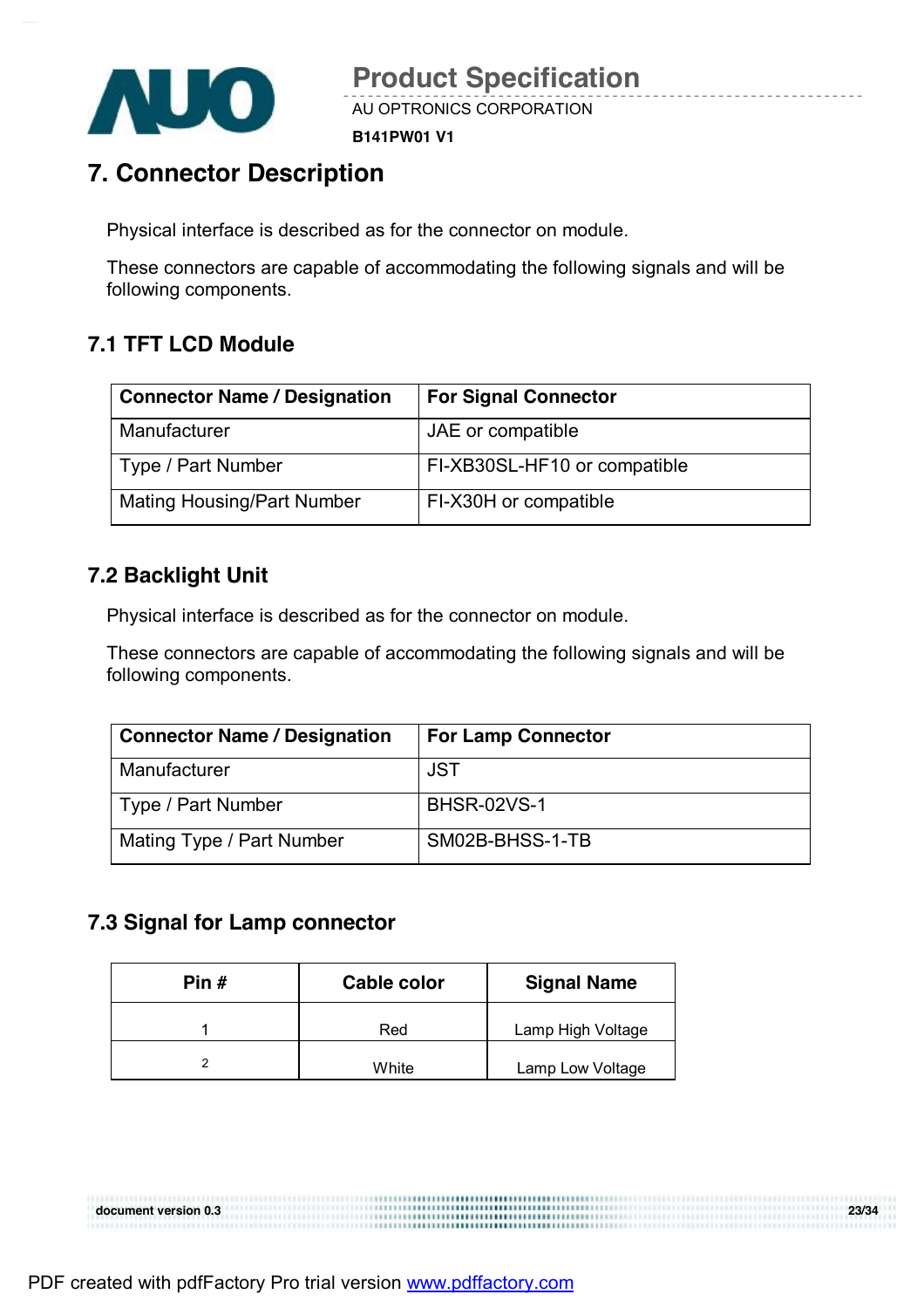

AU OPTRONICS CORPORATION

**B141PW01 V1** 

## **8. Vibration and Shock Test**

## **8.1 Vibration Test**

#### **Test Spec:**

| Test method:  | Non-Operation                  |
|---------------|--------------------------------|
| Acceleration: | 2.16G                          |
| Frequency:    | 10 - 500Hz Random              |
| Sweep:        | 30 Minutes each Axis (X, Y, Z) |

# **8.2 Shock Test Spec:**

#### **Test Spec:**

| Test method:  | Non-Operation                  |
|---------------|--------------------------------|
| Acceleration: | 240 G, Half sine wave          |
| Active time:  | 2 ms                           |
| Pulse:        | X, Y, Z one time for each side |

|                      | <b></b> |       |
|----------------------|---------|-------|
| document version 0.3 |         | 24/34 |
|                      | <b></b> |       |
|                      |         |       |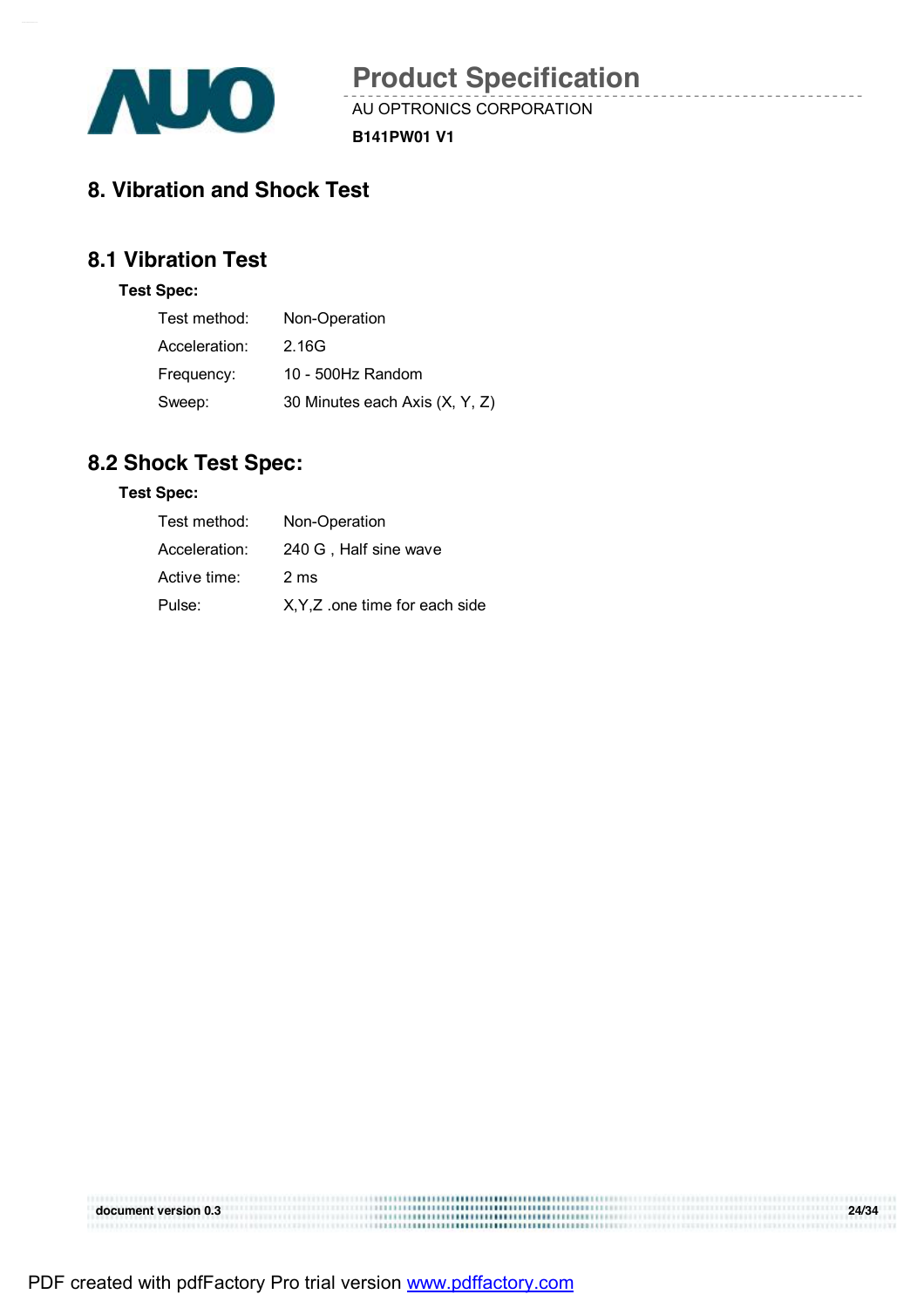

AU OPTRONICS CORPORATION

**B141PW01 V1** 

## **9. Reliability**

| <b>Items</b>                             | <b>Required Condition</b>                                                                                     | <b>Note</b> |  |
|------------------------------------------|---------------------------------------------------------------------------------------------------------------|-------------|--|
| Temperature<br><b>Humidity Bias</b>      | 40℃/90%,300Hr                                                                                                 |             |  |
| <b>High Temperature</b><br>Operation     | 60℃/Dry,300Hr                                                                                                 |             |  |
| Low Temperature<br>Operation             | $0^{\circ}$ C, 300Hr                                                                                          |             |  |
| On/Off Test                              | 25℃, ON/30 sec. OFF/30sec., 10,000 cycles)                                                                    |             |  |
| Hot Storage                              | 60℃/35% RH ,250 hours                                                                                         |             |  |
| Cold Storage                             | -20℃/50% RH ,250 hours                                                                                        |             |  |
|                                          | Thermal Shock Test $ -20^{\circ}\text{C}/30$ min ,60°C/30 min 100cycles                                       |             |  |
| Hot Start Test                           | $50^{\circ}$ C/1 Hr min. power on/off per 5 minutes, 5 times                                                  |             |  |
| <b>Cold Start Test</b>                   | $0^{\circ}$ C/1 Hr min. power on/off per 5 minutes, 5 times                                                   |             |  |
| <b>Shock Test</b><br>(Non-Operating)     | 240G, 2ms, Half-sine wave                                                                                     |             |  |
| <b>Vibration Test</b><br>(Non-Operating) | Random vibration, 2.16 G zero-to-peak, 10 to 500 Hz, 30<br>mins in each of three mutually perpendicular axes. |             |  |
| <b>ESD</b>                               | Contact :<br>$±8$ KV/ operation<br>Air :<br>±15KV / operation                                                 | Note 1      |  |
| Room temperature<br>Test                 | 25℃, 2000hours, Operating with loop pattern                                                                   |             |  |

 Note1: According to EN61000-4-2 , ESD class B: Some performance degradation allowed. No data lost . Self-recoverable. No hardware failures.

Note2: CCFL Life time: 10,000 hours minimum under normal module usage.

Note3: MTBF (Excluding the CCFL): 30,000 hours with a confidence level 90%

**document version 0.3 25/34**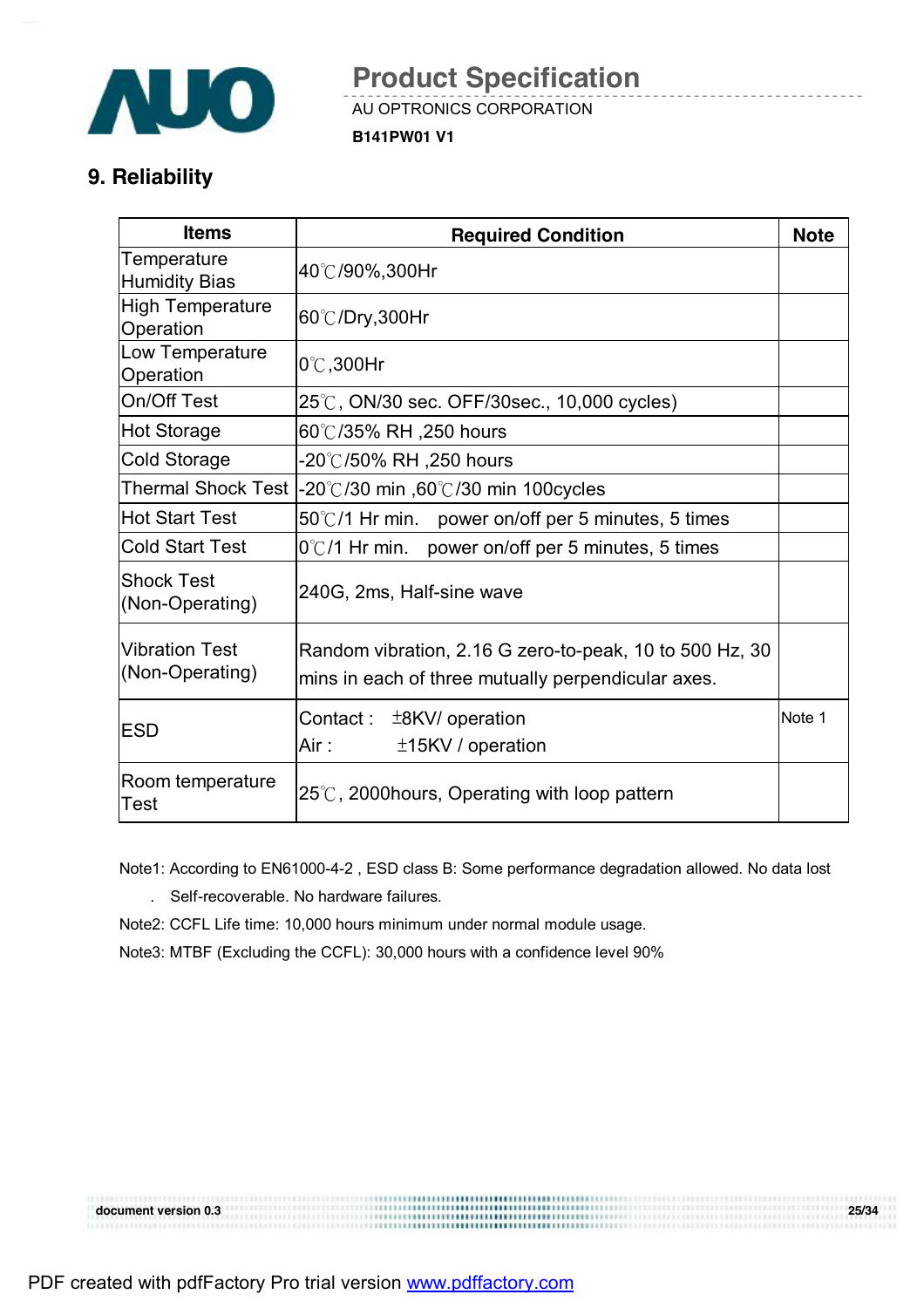

AU OPTRONICS CORPORATION

#### **B141PW01 V1 10. Mechanical Characteristics**

10.1 LCM Outline Dimension



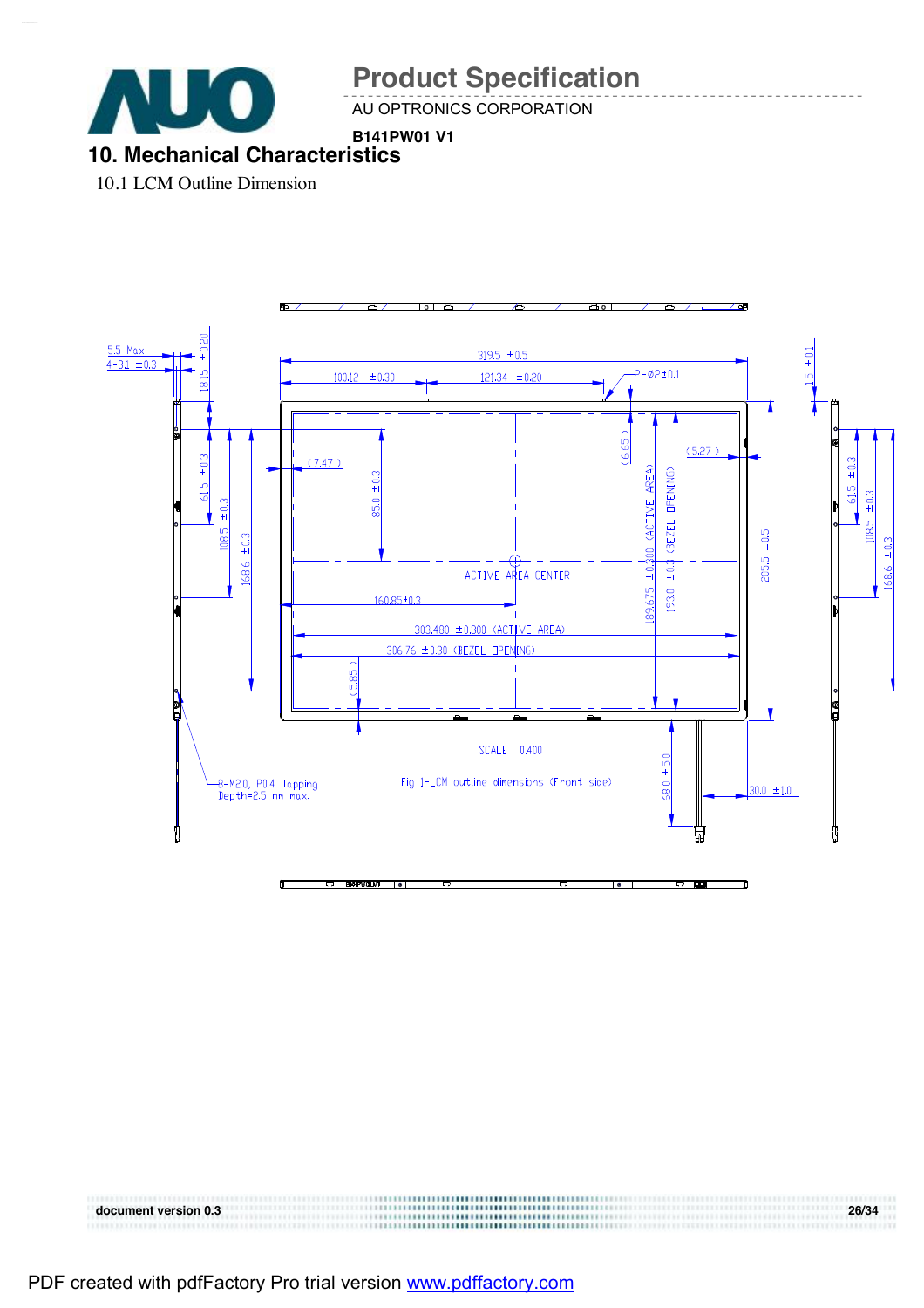

AU OPTRONICS CORPORATION

**B141PW01 V1** 



| document version 0.3 |                                    | 27/34 |
|----------------------|------------------------------------|-------|
|                      | ,,,,,,,,,,,,,,,,,,,,,,,,,,,,,,,,,, |       |
|                      |                                    |       |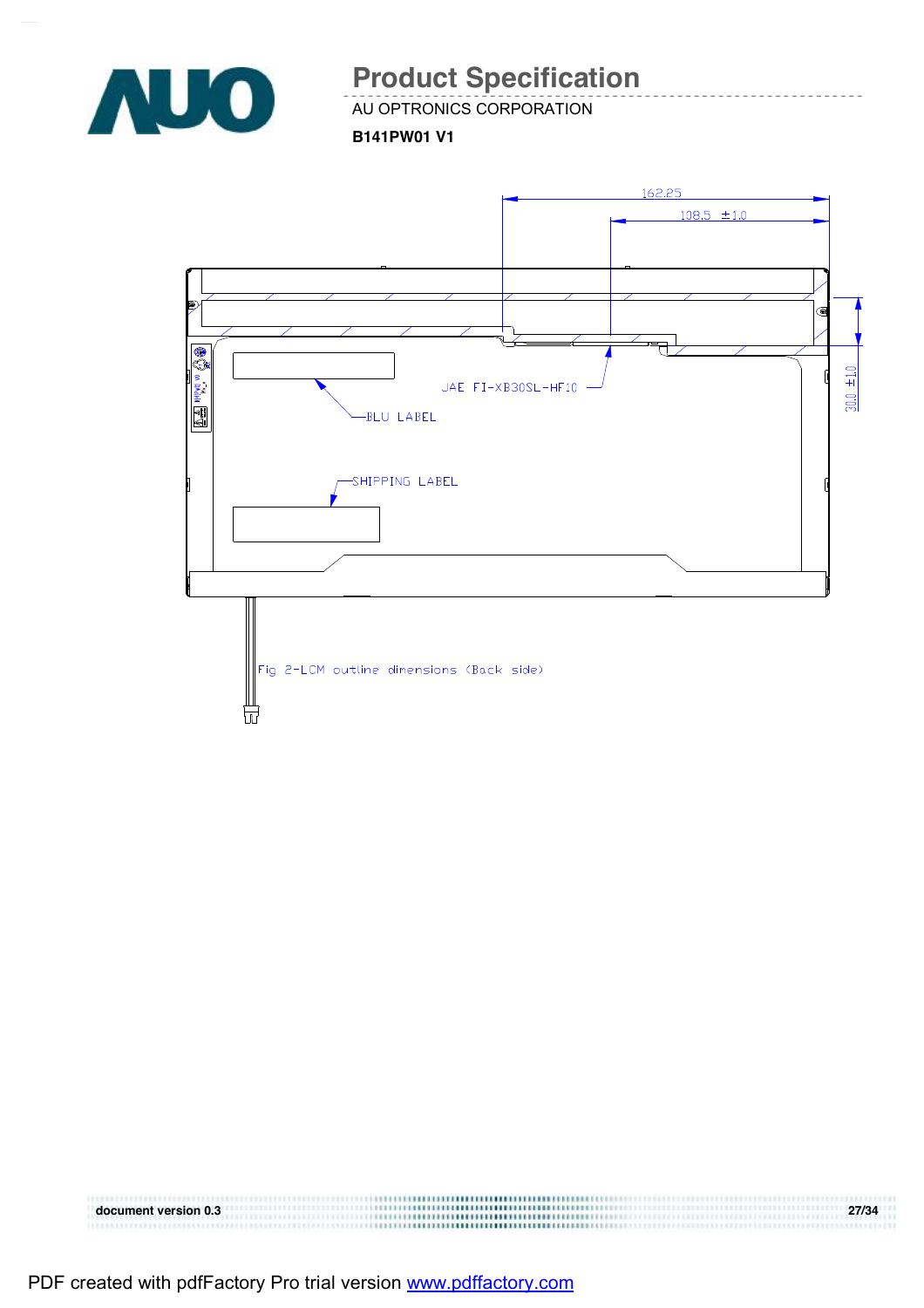

AU OPTRONICS CORPORATION

**B141PW01 V1** 

10.2 Screw Hole Depth and Center Position

Screw hole minimum depth, from side surface =2.5 mm (See drawing)

Screw hole center location, from front surface =  $3.1 \pm 0.2$ mm (See drawing) Screw Torque: Maximum 2.5 kgf-cm





PDF created with pdfFactory Pro trial version [www.pdffactory.com](http://www.pdffactory.com)

**document version 0.3 28/34**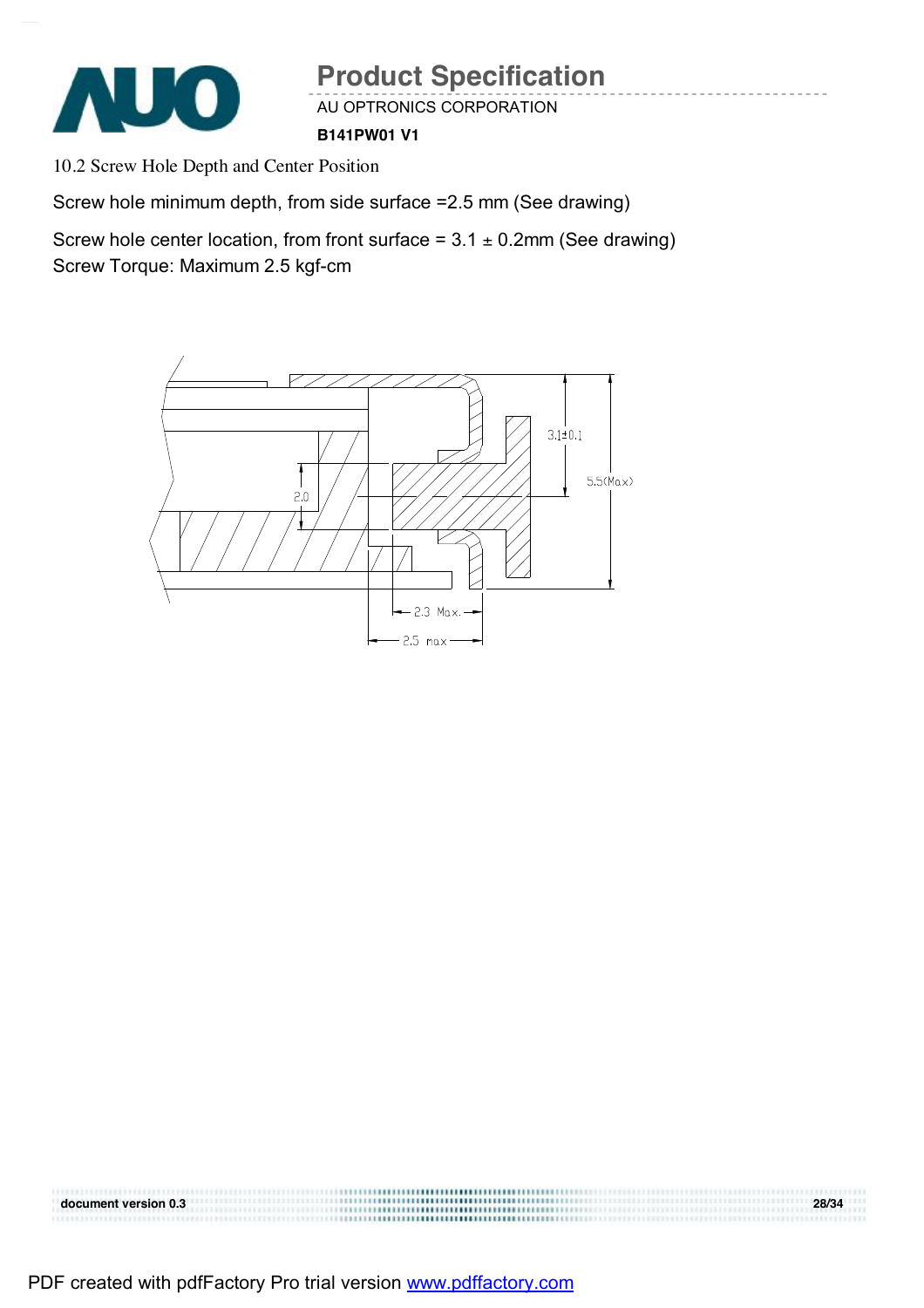

AU OPTRONICS CORPORATION

**B141PW01 V1** 

**11. Shipping and Package** 

# **11.1 Shipping Label Format**



**Note 1:** 

| <b>IC Combination</b> | <b>Control Code</b> | H/W |
|-----------------------|---------------------|-----|
| <b>First Source</b>   | <b>OAXXX</b>        | OΑ  |
| Second Source         | 1AXXX               | 1Δ  |

**document version 0.3 29/34**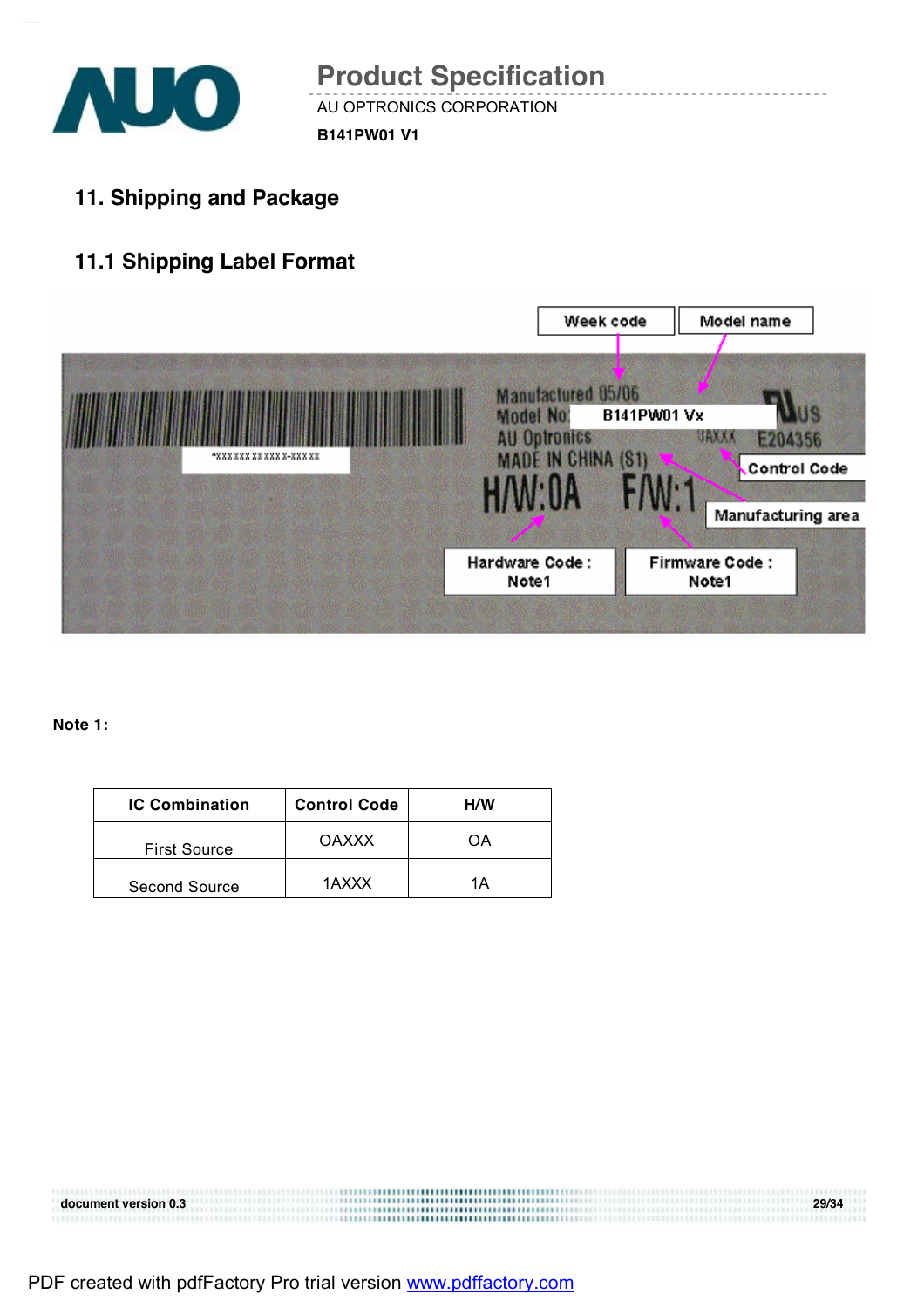

#### **B141PW01 V1**

# **11.2. Carton package**

The outside dimension of carton is 455 (L)mm x 388 (W)mm x 355 (H)mm



# **11.3 Shipping package of palletizing sequence**



Note : Limit of box palletizing = Max 3 layers(ship and stock conditions)

**document version 0.3 30/34**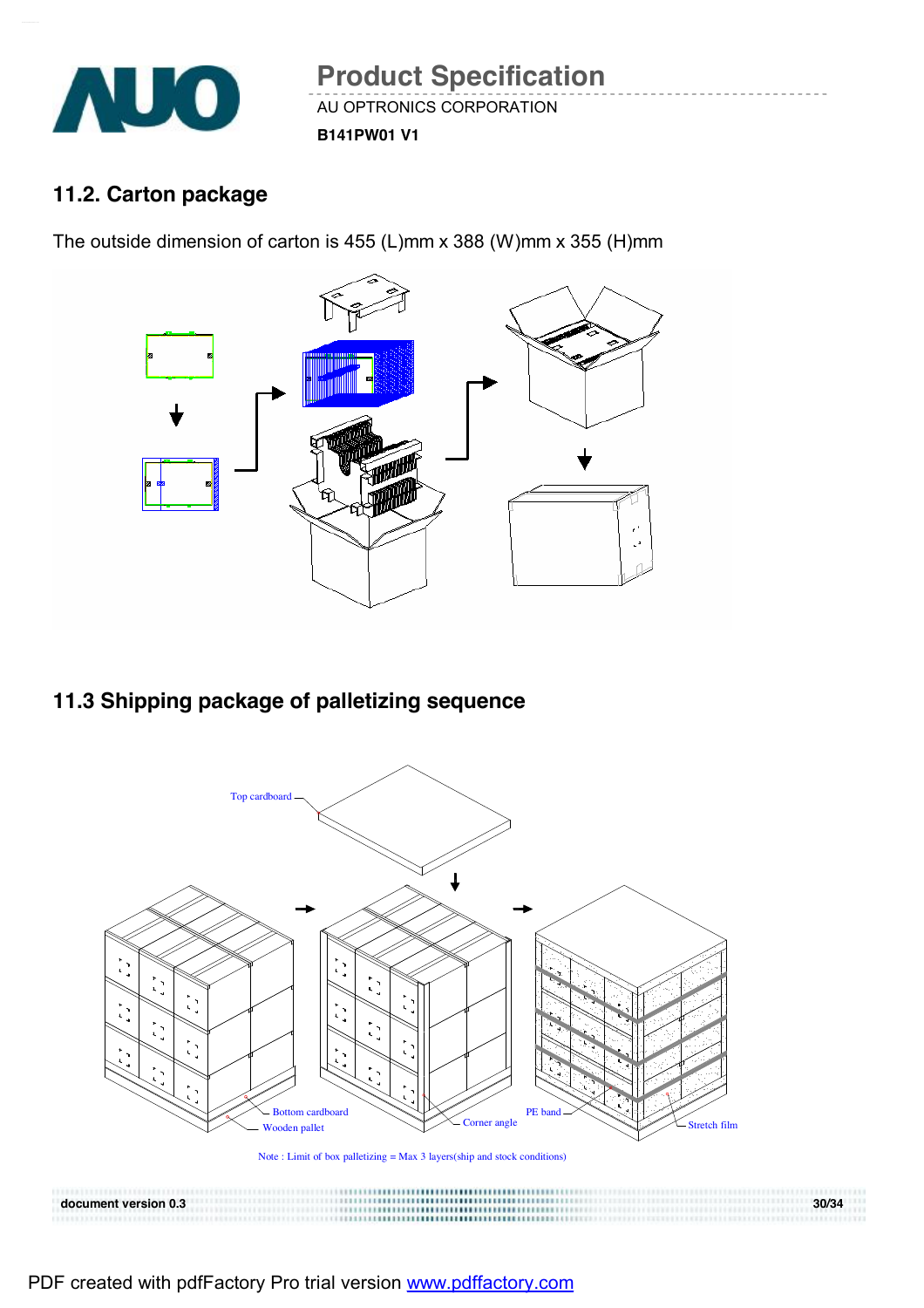

AU OPTRONICS CORPORATION

**B141PW01 V1** 

### **12. EDID**

| <b>Address</b> | <b>FUNCTION</b>                                | Value          | Value      | Value      | <b>Note</b> |
|----------------|------------------------------------------------|----------------|------------|------------|-------------|
| <b>HEX</b>     |                                                | <b>HEX</b>     | <b>BIN</b> | <b>DEC</b> |             |
| 00             | Header                                         | 00             | 00000000   | 0          |             |
| 01             |                                                | FF             | 11111111   | 255        |             |
| 02             |                                                | <b>FF</b>      | 11111111   | 255        |             |
| 03             |                                                | FF             | 11111111   | 255        |             |
| 04             |                                                | FF             | 11111111   | 255        |             |
| 05             |                                                | FF             | 11111111   | 255        |             |
| 06             |                                                | FF             | 11111111   | 255        |             |
| 07             |                                                | 00             | 00000000   | 0          |             |
| 08             | EISA Manuf. Code LSB                           | 06             | 00000110   | 6          |             |
| 09             | Compressed ASCII                               | AF             | 10101111   | 175        |             |
| 0A             | Product Code                                   | 47             | 01000111   | 71         |             |
| 0B             | hex, LSB first                                 | 11             | 00010001   | 17         |             |
| 0C             | 32-bit ser #                                   | $00\,$         | 00000000   | 0          |             |
| 0D             |                                                | 00             | 00000000   | 0          |             |
| 0E             |                                                | 00             | 00000000   | 0          |             |
| 0F             |                                                | 00             | 00000000   | 0          |             |
| 10             | Week of manufacture                            | 01             | 00000001   | 1          |             |
| 11             | Year of manufacture                            | 0F             | 00001111   | 15         |             |
| 12             | EDID Structure Ver.                            | 01             | 00000001   | 1          |             |
| 13             | EDID revision #                                | 03             | 00000011   | 3          |             |
| 14             | Video input def. (digital I/P, non-TMDS, CRGB) | 80             | 10000000   | 128        |             |
| 15             | Max H image size<br>(rounded to cm)            | 1E             | 00011110   | 30         |             |
| 16             | Max V image size (rounded to cm)               | 13             | 00010011   | 19         |             |
| 17             | $( = (gamma*100)-100)$<br><b>Display Gamma</b> | 78             | 01111000   | 120        |             |
|                | Feature support (no DPMS, Active OFF, RGB, tmg |                |            |            |             |
| 18             | <b>BIk#1)</b>                                  | 0A             | 00001010   | $10$       |             |
| 19             | Red/green low bits (Lower 2:2:2:2 bits)        | 87             | 10000111   | 135        |             |
| <b>1A</b>      | Blue/white low bits (Lower 2:2:2:2 bits)       | C <sub>5</sub> | 11000101   | 197        |             |
| 1B             | Red x (Upper 8 bits)                           | 94             | 10010100   | 148        |             |
| $1C$           | Red y/ highER 8 bits                           | 57             | 01010111   | 87         |             |
| 1D             | Green x                                        | 4F             | 01001111   | 79         |             |
| 1E             | Green y                                        | 8C             | 10001100   | 140        |             |

**document version 0.3 31/34**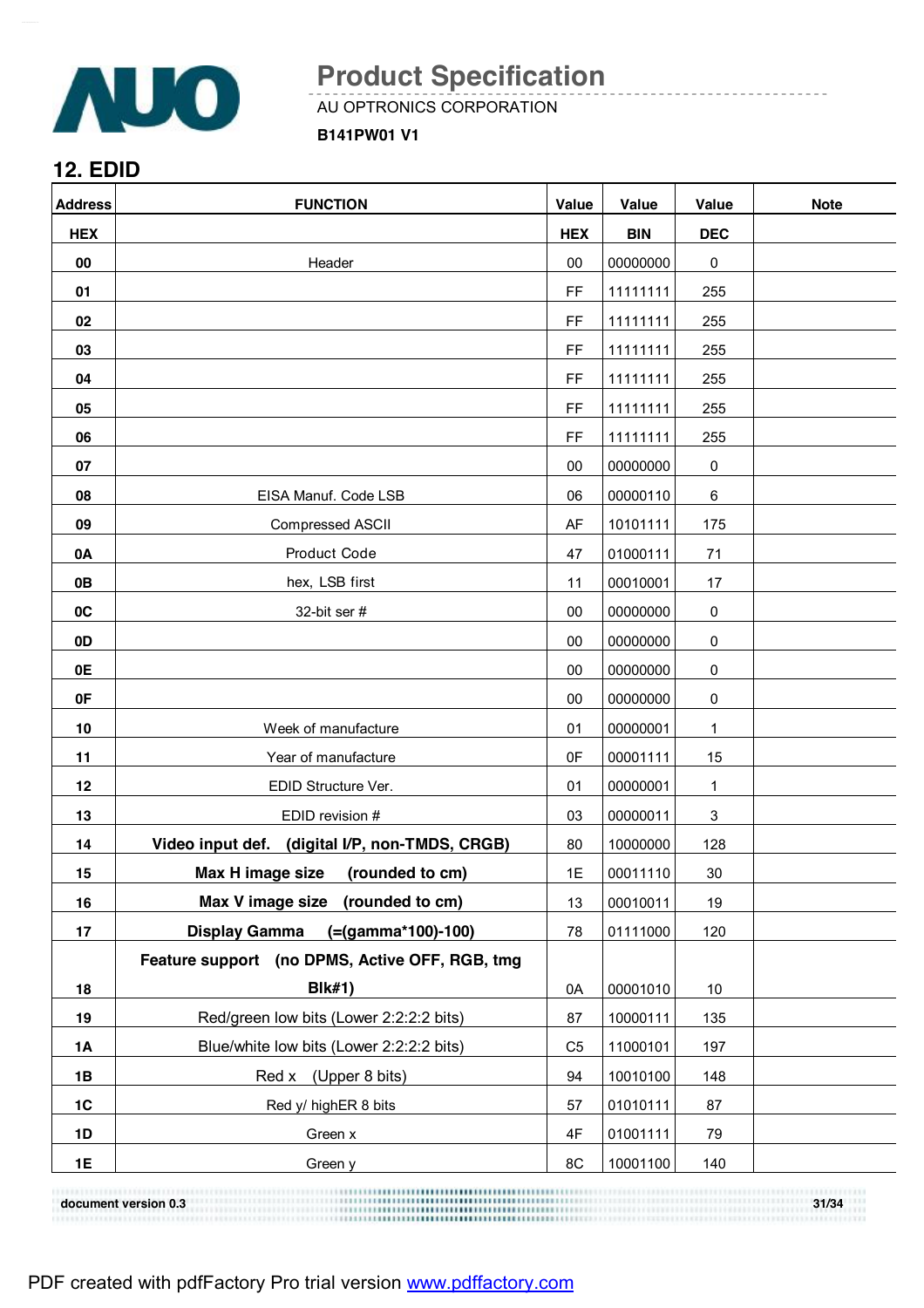

AU OPTRONICS CORPORATION

#### **B141PW01 V1**

| 1F | Blue x                                         | 27             | 00100111 | 39  |  |
|----|------------------------------------------------|----------------|----------|-----|--|
| 20 | Blue y                                         | 25             | 00100101 | 37  |  |
| 21 | White x                                        | 50             | 01010000 | 80  |  |
| 22 | White y                                        | 54             | 01010100 | 84  |  |
| 23 | Established timing 1                           | 00             | 00000000 | 0   |  |
| 24 | Established timing 2                           | 00             | 00000000 | 0   |  |
| 25 | Established timing 3                           | 00             | 00000000 | 0   |  |
| 26 | Standard timing #1                             | 01             | 00000001 | 1   |  |
| 27 |                                                | 01             | 00000001 | 1   |  |
| 28 | Standard timing #2                             | 01             | 00000001 | 1   |  |
| 29 |                                                | 01             | 00000001 | 1   |  |
| 2A | Standard timing #3                             | 01             | 00000001 | 1   |  |
| 2B |                                                | 01             | 00000001 | 1   |  |
| 2C | Standard timing #4                             | 01             | 00000001 | 1   |  |
| 2D |                                                | 01             | 00000001 | 1   |  |
| 2E | Standard timing #5                             | 01             | 00000001 | 1   |  |
| 2F |                                                | 01             | 00000001 | 1   |  |
| 30 | Standard timing #6                             | 01             | 00000001 | 1   |  |
| 31 |                                                | 01             | 00000001 | 1   |  |
| 32 | Standard timing #7                             | 01             | 00000001 | 1   |  |
| 33 |                                                | 01             | 00000001 | 1   |  |
| 34 | Standard timing #8                             | 01             | 00000001 | 1   |  |
| 35 |                                                | 01             | 00000001 | 1   |  |
| 36 | Pixel Clock/10000 LSB                          | 38             | 00111000 | 56  |  |
| 37 | Pixel Clock/10000 USB                          | 22             | 00100010 | 34  |  |
| 38 | Horz active Lower 8bits                        | A <sub>0</sub> | 10100000 | 160 |  |
| 39 | Horz blanking Lower 8bits                      | A <sub>0</sub> | 10100000 | 160 |  |
| 3A | Upper 4:4 bits<br>HorzAct:HorzBlnk             | 50             | 01010000 | 80  |  |
| 3B | Vertical Active Lower 8bits                    | 84             | 10000100 | 132 |  |
| 3C | <b>Vertical Blanking</b><br>Lower 8bits        | OC             | 00001100 | 12  |  |
| 3D | Vert Act: Vertical Blanking<br>(upper 4:4 bit) | 30             | 00110000 | 48  |  |
| 3E | HorzSync. Offset                               | 30             | 00110000 | 48  |  |
| 3F | HorzSync. Width                                | 20             | 00100000 | 32  |  |
| 40 | VertSync.Offset: VertSync.Width                | 36             | 00110110 | 54  |  |
| 41 | Horz‖ Sync Offset/Width Upper 2bits            | $00\,$         | 00000000 | 0   |  |
|    |                                                |                |          |     |  |

**document version 0.3 32/34**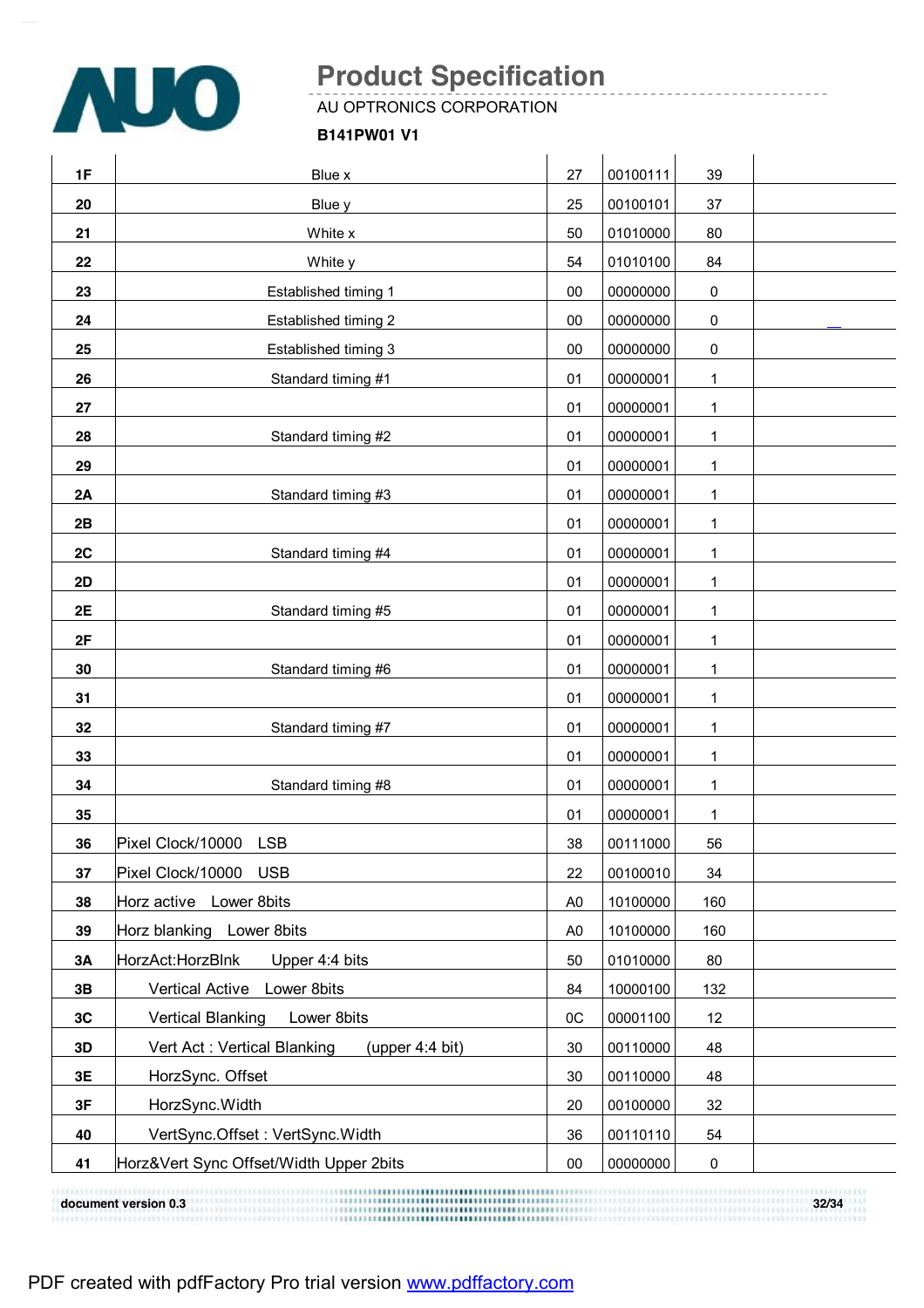

AU OPTRONICS CORPORATION

#### **B141PW01 V1**

| 42        | Horizontal Image Size Lower 8bits                    | 30        | 00110000 | 48        |             |
|-----------|------------------------------------------------------|-----------|----------|-----------|-------------|
| 43        | Vertical Image Size Lower 8bits                      | BE        | 10111110 | 190       |             |
| 44        | Horizontal & Vertical Image Size (upper 4:4 bits)    | 10        | 00010000 | 16        |             |
| 45        | Horizontal Border (zero for internal LCD)            | 00        | 00000000 | $\pmb{0}$ |             |
| 46        | Vertical Border (zero for internal LCD)              | 00        | 00000000 | $\pmb{0}$ |             |
| 47        | Signal (non-intr, norm, no stero, sep sync, neg pol) | 18        | 00011000 | 24        |             |
| 48        | Detailed timing/monitor                              | $00\,$    | 00000000 | $\pmb{0}$ |             |
| 49        | descriptor #2                                        | $00\,$    | 00000000 | $\pmb{0}$ |             |
| 4A        |                                                      | 00        | 00000000 | $\pmb{0}$ |             |
| 4B        |                                                      | 0F        | 00001111 | 15        |             |
| 4C        |                                                      | $00\,$    | 00000000 | 0         |             |
| 4D        |                                                      | $00\,$    | 00000000 | $\pmb{0}$ |             |
| 4E        |                                                      | 00        | 00000000 | $\pmb{0}$ |             |
| 4F        |                                                      | $00\,$    | 00000000 | $\pmb{0}$ |             |
| 50        |                                                      | $00\,$    | 00000000 | 0         |             |
| 51        |                                                      | $00\,$    | 00000000 | $\pmb{0}$ |             |
| 52        |                                                      | 00        | 00000000 | $\pmb{0}$ |             |
| 53        |                                                      | $00\,$    | 00000000 | $\pmb{0}$ |             |
| 54        |                                                      | 00        | 00000000 | $\pmb{0}$ |             |
| 55        |                                                      | 00        | 00000000 | $\pmb{0}$ |             |
| 56        |                                                      | 00        | 00000000 | $\pmb{0}$ |             |
| 57        |                                                      | $00\,$    | 00000000 | $\pmb{0}$ |             |
| 58        |                                                      | $00\,$    | 00000000 | $\pmb{0}$ |             |
| 59        |                                                      | 20        | 00100000 | 32        |             |
| <b>5A</b> | Detailed timing/monitor                              | $00\,$    | 00000000 | $\pmb{0}$ |             |
| 5B        | descriptor #3                                        | 00        | 00000000 | $\pmb{0}$ |             |
| $5C$      |                                                      | $00\,$    | 00000000 | $\pmb{0}$ |             |
| 5D        |                                                      | <b>FE</b> | 11111110 | 254       |             |
| 5E        |                                                      | $00\,$    | 00000000 | $\pmb{0}$ |             |
| 5F        | Manufacture                                          | 41        | 01000001 | 65        | Α           |
| 60        | Manufacture                                          | 55        | 01010101 | 85        | U           |
| 61        | Manufacture                                          | 4F        | 01001111 | 79        | $\mathsf O$ |
| 62        |                                                      | 0A        | 00001010 | $10$      |             |
| 63        |                                                      | 20        | 00100000 | 32        |             |
| 64        |                                                      | 20        | 00100000 | $32\,$    |             |

**document version 0.3 33/34**